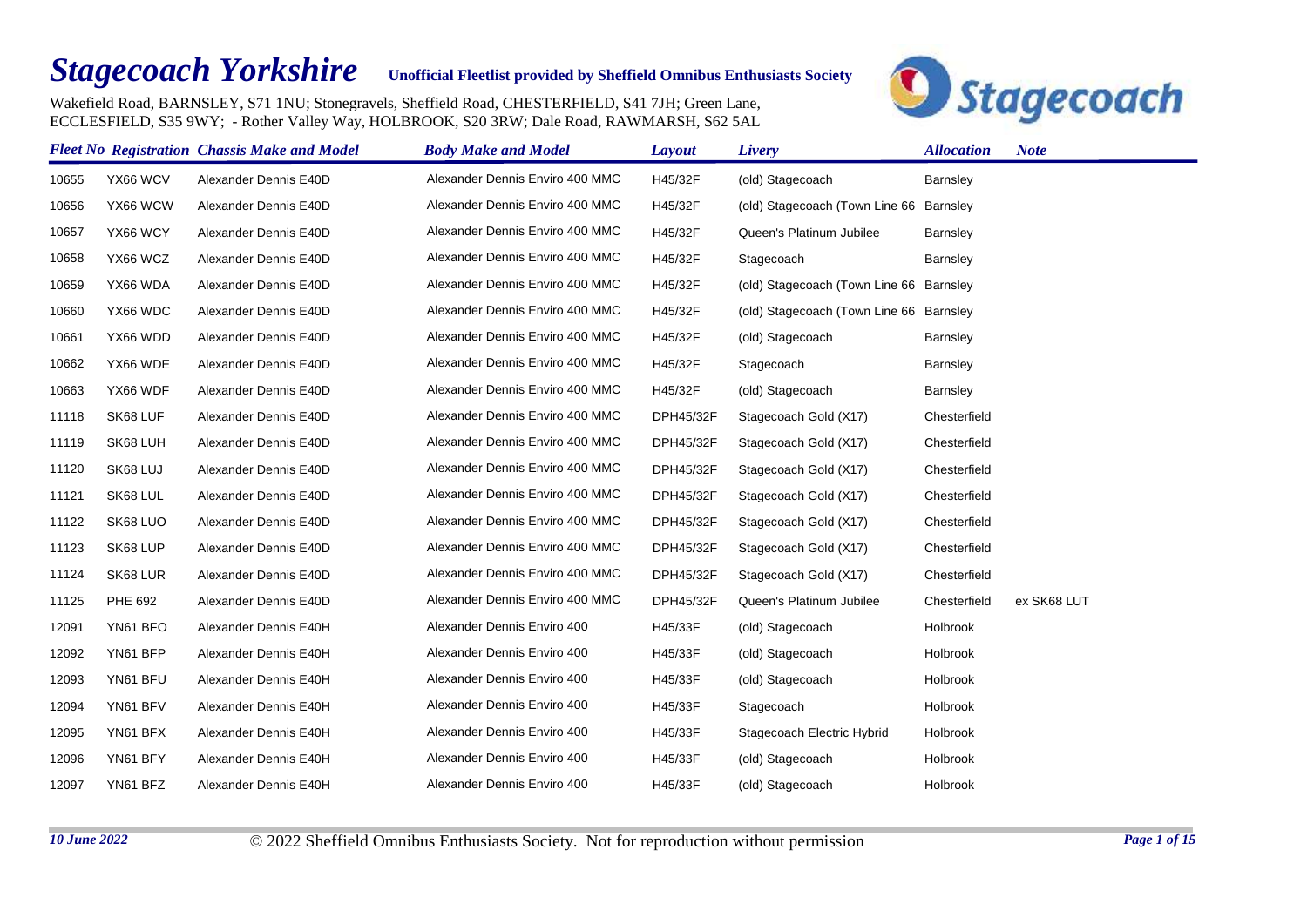|       |          | <b>Fleet No Registration Chassis Make and Model</b> | <b>Body Make and Model</b>  | <b>Layout</b> | Livery                     | <b>Allocation</b> | <b>Note</b> |
|-------|----------|-----------------------------------------------------|-----------------------------|---------------|----------------------------|-------------------|-------------|
| 12098 | YN61 BGX | Alexander Dennis E40H                               | Alexander Dennis Enviro 400 | H45/33F       | Stagecoach Electric Hybrid | Holbrook          |             |
| 12099 | YN61 BGF | Alexander Dennis E40H                               | Alexander Dennis Enviro 400 | H45/33F       | Stagecoach                 | Holbrook          |             |
| 12100 | YN61 BGK | Alexander Dennis E40H                               | Alexander Dennis Enviro 400 | H45/33F       | Stagecoach                 | Holbrook          |             |
| 12101 | YN61 BGE | Alexander Dennis E40H                               | Alexander Dennis Enviro 400 | H45/33F       | (old) Stagecoach           | Holbrook          |             |
| 12102 | YN61 BGO | Alexander Dennis E40H                               | Alexander Dennis Enviro 400 | H45/33F       | (old) Stagecoach           | Holbrook          |             |
| 12103 | YN61 BGY | Alexander Dennis E40H                               | Alexander Dennis Enviro 400 | H45/33F       | Stagecoach                 | Holbrook          |             |
| 12104 | YN61 BGZ | Alexander Dennis E40H                               | Alexander Dennis Enviro 400 | H45/33F       | (old) Stagecoach           | Holbrook          |             |
| 12105 | YN61 BGU | Alexander Dennis E40H                               | Alexander Dennis Enviro 400 | H45/33F       | (old) Stagecoach           | Holbrook          |             |
| 12106 | YN61 BGV | Alexander Dennis E40H                               | Alexander Dennis Enviro 400 | H45/33F       | (old) Stagecoach           | Holbrook          |             |
| 12107 | YN61 BHA | Alexander Dennis E40H                               | Alexander Dennis Enviro 400 | H45/33F       | (old) Stagecoach           | Holbrook          |             |
| 12161 | YN62 BBE | Alexander Dennis E40H                               | Alexander Dennis Enviro 400 | H43/32F       | (old) Stagecoach           | Holbrook          |             |
| 12162 | YN62 BBX | Alexander Dennis E40H                               | Alexander Dennis Enviro 400 | H43/32F       | Stagecoach Electric Hybrid | Holbrook          |             |
| 12163 | YN62 BCY | Alexander Dennis E40H                               | Alexander Dennis Enviro 400 | H43/32F       | Stagecoach                 | Holbrook          |             |
| 12164 | YN62 BEY | Alexander Dennis E40H                               | Alexander Dennis Enviro 400 | H43/32F       | Queen's Platinum Jubilee   | Holbrook          |             |
| 12165 | YN62 BFP | Alexander Dennis E40H                               | Alexander Dennis Enviro 400 | H43/32F       | Stagecoach                 | Holbrook          |             |
| 12166 | YN62 BSU | Alexander Dennis E40H                               | Alexander Dennis Enviro 400 | H43/32F       | Stagecoach Electric Hybrid | Holbrook          |             |
| 12167 | YN62 BTV | Alexander Dennis E40H                               | Alexander Dennis Enviro 400 | H43/32F       | (old) Stagecoach           | reserve           |             |
| 12168 | YN62 BVR | Alexander Dennis E40H                               | Alexander Dennis Enviro 400 | H43/32F       | (old) Stagecoach           | Holbrook          |             |
| 12169 | YN62 BVS | Alexander Dennis E40H                               | Alexander Dennis Enviro 400 | H43/32F       | (old) Stagecoach           | Holbrook          |             |
| 12170 | YN62 BXA | Alexander Dennis E40H                               | Alexander Dennis Enviro 400 | H43/32F       | Stagecoach Electric Hybrid | Holbrook          |             |
| 12171 | YN62 BXO | Alexander Dennis E40H                               | Alexander Dennis Enviro 400 | H43/32F       | (old) Stagecoach           | Holbrook          |             |
| 12172 | YN62 BXS | Alexander Dennis E40H                               | Alexander Dennis Enviro 400 | H43/32F       | (old) Stagecoach           | Holbrook          |             |
| 12173 | YN62 BXX | Alexander Dennis E40H                               | Alexander Dennis Enviro 400 | H43/32F       | Stagecoach Electric Hybrid | Holbrook          |             |
| 12174 | YN62 BYA | Alexander Dennis E40H                               | Alexander Dennis Enviro 400 | H43/32F       | Stagecoach Electric Hybrid | Holbrook          |             |
| 12175 | YN62 BYS | Alexander Dennis E40H                               | Alexander Dennis Enviro 400 | H43/32F       | (old) Stagecoach           | Holbrook          |             |
| 12176 | YN62 BYU | Alexander Dennis E40H                               | Alexander Dennis Enviro 400 | H43/32F       | (old) Stagecoach           | Holbrook          |             |
| 12177 | YN62 BZG | Alexander Dennis E40H                               | Alexander Dennis Enviro 400 | H43/32F       | (old) Stagecoach           | Holbrook          |             |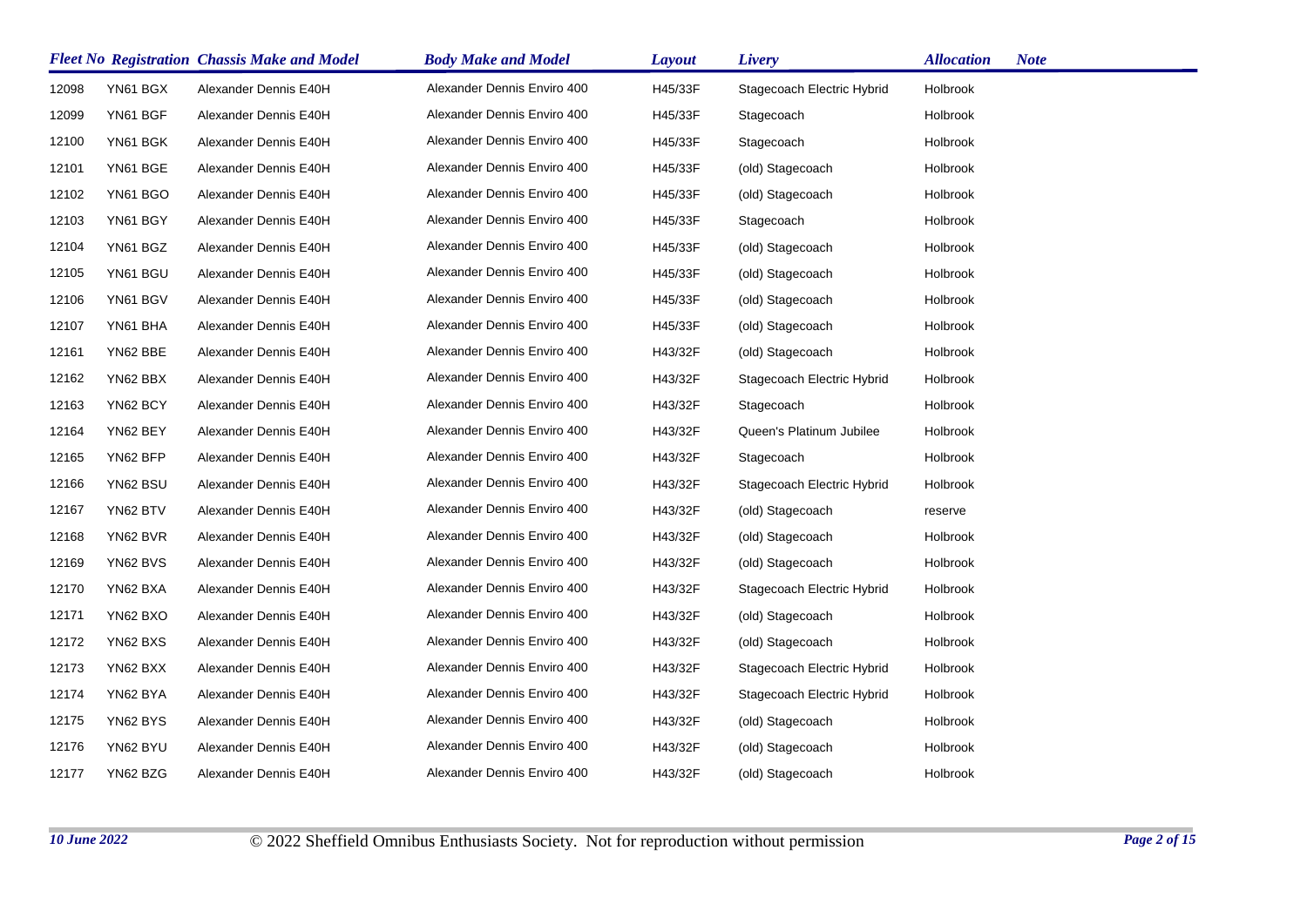|       |                      | <b>Fleet No Registration Chassis Make and Model</b> | <b>Body Make and Model</b>  | Layout           | Livery                   | <b>Allocation</b> | <b>Note</b> |
|-------|----------------------|-----------------------------------------------------|-----------------------------|------------------|--------------------------|-------------------|-------------|
| 12178 | YN62 BZK             | Alexander Dennis E40H                               | Alexander Dennis Enviro 400 | H43/32F          | Stagecoach               | Holbrook          |             |
| 12179 | YN62 BZT             | Alexander Dennis E40H                               | Alexander Dennis Enviro 400 | H43/32F          | (old) Stagecoach         | Holbrook          |             |
| 15190 | YN64 AOA             | Scania N230UD                                       | Alexander Dennis Enviro 400 | <b>DPH45/27F</b> | Stagecoach Gold          | reserve           |             |
| 15191 | YN64 AOB             | Scania N230UD                                       | Alexander Dennis Enviro 400 | DPH45/27F        | Stagecoach Gold          | Chesterfield      |             |
| 15192 | YN64 AOC             | Scania N230UD                                       | Alexander Dennis Enviro 400 | DPH45/27F        | Stagecoach Gold          | Chesterfield      |             |
| 15193 | YN64 AOD             | Scania N230UD                                       | Alexander Dennis Enviro 400 | DPH45/27F        | Stagecoach Gold          | Chesterfield      |             |
| 15194 | YN64 AOE             | Scania N230UD                                       | Alexander Dennis Enviro 400 | <b>DPH45/27F</b> | Stagecoach Gold          | Chesterfield      |             |
| 15195 | YN64 AOF             | Scania N230UD                                       | Alexander Dennis Enviro 400 | DPH45/27F        | Stagecoach Gold          | Chesterfield      |             |
| 15534 | VX59 JCY             | Scania N230UD                                       | Alexander Dennis Enviro 400 | DPH45/28F        | Stagecoach Gold          | Chesterfield      |             |
| 15536 | VX59 JDF             | Scania N230UD                                       | Alexander Dennis Enviro 400 | DPH45/28F        | Stagecoach Gold          | Chesterfield      |             |
| 15537 | VX59 JDJ             | Scania N230UD                                       | Alexander Dennis Enviro 400 | DPH45/28F        | Stagecoach Gold          | Chesterfield      |             |
| 15589 | GX10 HAE             | Scania N230UD                                       | Alexander Dennis Enviro 400 | H47/29F          | (old) Stagecoach         | <b>Barnsley</b>   |             |
| 15590 | GX10 HAO             | Scania N230UD                                       | Alexander Dennis Enviro 400 | H47/29F          | (old) Stagecoach         | <b>Barnsley</b>   |             |
| 15591 | GX10 HAU             | Scania N230UD                                       | Alexander Dennis Enviro 400 | H47/29F          | (old) Stagecoach         | <b>Barnsley</b>   |             |
| 15592 | GX10 HBA             | Scania N230UD                                       | Alexander Dennis Enviro 400 | H47/29F          | (old) Stagecoach         | Barnsley          |             |
| 15644 | SF <sub>10</sub> CDK | Scania N230UD                                       | Alexander Dennis Enviro 400 | H47/29F          | Stagecoach               | <b>Barnsley</b>   |             |
| 15645 | SF10 CDN             | Scania N230UD                                       | Alexander Dennis Enviro 400 | H47/29F          | Stagecoach               | <b>Barnsley</b>   |             |
| 15646 | SF <sub>10</sub> CDO | Scania N230UD                                       | Alexander Dennis Enviro 400 | H47/29F          | (old) Stagecoach         | Chesterfield      |             |
| 15647 | SF10 CDU             | Scania N230UD                                       | Alexander Dennis Enviro 400 | H47/29F          | (old) Stagecoach         | Chesterfield      |             |
| 15660 | WA10 GHO             | Scania N230UD                                       | Alexander Dennis Enviro 400 | H47/28F          | Queen's Platinum Jubilee | Ecclesfield       |             |
| 15661 | WA10 GGZ             | Scania N230UD                                       | Alexander Dennis Enviro 400 | H47/28F          | (old) Stagecoach         | Ecclesfield       |             |
| 15662 | WA10 GHB             | Scania N230UD                                       | Alexander Dennis Enviro 400 | H47/28F          | Stagecoach               | Ecclesfield       |             |
| 15663 | WA10 GHD             | Scania N230UD                                       | Alexander Dennis Enviro 400 | H47/28F          | (old) Stagecoach         | <b>Barnsley</b>   |             |
| 15664 | WA10 GHF             | Scania N230UD                                       | Alexander Dennis Enviro 400 | H47/28F          | (old) Stagecoach         | <b>Barnsley</b>   |             |
| 15666 | WA10 GHH             | Scania N230UD                                       | Alexander Dennis Enviro 400 | H47/28F          | (old) Stagecoach         | <b>Barnsley</b>   |             |
| 15687 | YN60 ACV             | Scania N230UD                                       | Alexander Dennis Enviro 400 | DPH47/29F        | (old) Stagecoach         | Chesterfield      |             |
| 15688 | YN60 ACX             | Scania N230UD                                       | Alexander Dennis Enviro 400 | DPH47/29F        | (old) Stagecoach         | Chesterfield      |             |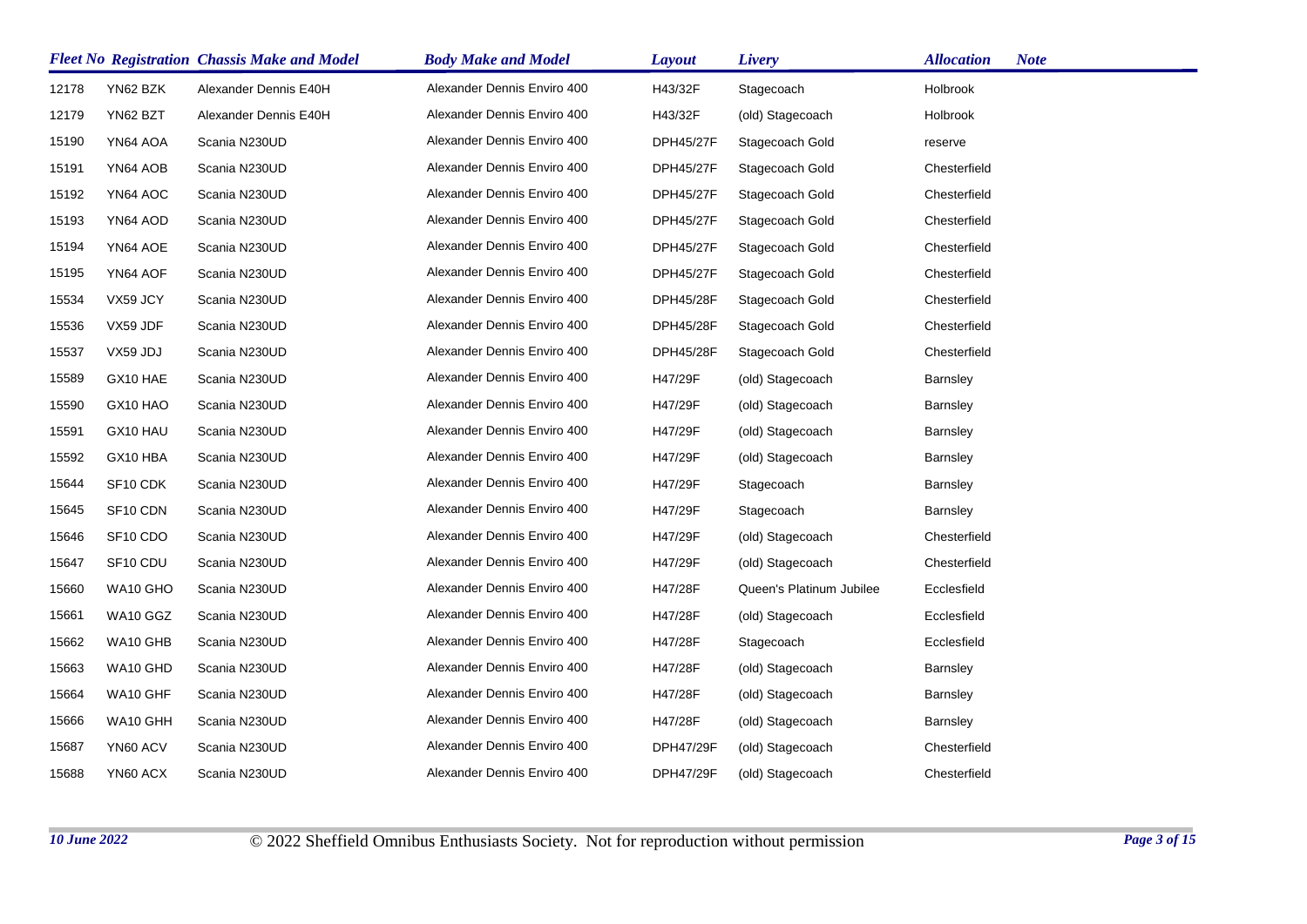|       |          | <b>Fleet No Registration Chassis Make and Model</b> | <b>Body Make and Model</b>  | Layout    | Livery           | <b>Allocation</b> | <b>Note</b> |
|-------|----------|-----------------------------------------------------|-----------------------------|-----------|------------------|-------------------|-------------|
| 15689 | YN60 ACY | Scania N230UD                                       | Alexander Dennis Enviro 400 | DPH47/29F | (old) Stagecoach | Chesterfield      |             |
| 15690 | YN60 ACZ | Scania N230UD                                       | Alexander Dennis Enviro 400 | DPH47/29F | (old) Stagecoach | Chesterfield      |             |
| 15691 | YN60 ADO | Scania N230UD                                       | Alexander Dennis Enviro 400 | DPH47/29F | (old) Stagecoach | Chesterfield      |             |
| 15692 | YN60 ADU | Scania N230UD                                       | Alexander Dennis Enviro 400 | DPH47/29F | (old) Stagecoach | Chesterfield      |             |
| 15693 | YN60 ADV | Scania N230UD                                       | Alexander Dennis Enviro 400 | DPH47/29F | Stagecoach       | Ecclesfield       |             |
| 15694 | YN60 ADX | Scania N230UD                                       | Alexander Dennis Enviro 400 | DPH47/29F | Stagecoach       | Ecclesfield       |             |
| 15695 | YN60 ADZ | Scania N230UD                                       | Alexander Dennis Enviro 400 | DPH47/29F | (old) Stagecoach | Ecclesfield       |             |
| 15696 | YN60 AEA | Scania N230UD                                       | Alexander Dennis Enviro 400 | DPH47/29F | (old) Stagecoach | Ecclesfield       |             |
| 15706 | YN60 CJY | Scania N230UD                                       | Alexander Dennis Enviro 400 | DPH47/29F | (old) Stagecoach | Ecclesfield       |             |
| 15707 | YN60 CJZ | Scania N230UD                                       | Alexander Dennis Enviro 400 | DPH47/29F | (old) Stagecoach | Ecclesfield       |             |
| 15708 | YN60 CKA | Scania N230UD                                       | Alexander Dennis Enviro 400 | DPH47/29F | Stagecoach       | Ecclesfield       |             |
| 15709 | YN60 CKC | Scania N230UD                                       | Alexander Dennis Enviro 400 | DPH47/29F | (old) Stagecoach | Ecclesfield       |             |
| 15710 | YN60 CKD | Scania N230UD                                       | Alexander Dennis Enviro 400 | DPH47/29F | Stagecoach       | Ecclesfield       |             |
| 15711 | YN60 CKE | Scania N230UD                                       | Alexander Dennis Enviro 400 | DPH47/29F | (old) Stagecoach | Ecclesfield       |             |
| 15712 | YN60 CKF | Scania N230UD                                       | Alexander Dennis Enviro 400 | DPH47/29F | (old) Stagecoach | Ecclesfield       |             |
| 15713 | YN60 CKG | Scania N230UD                                       | Alexander Dennis Enviro 400 | DPH47/29F | Stagecoach       | Ecclesfield       |             |
| 15714 | YN60 CKJ | Scania N230UD                                       | Alexander Dennis Enviro 400 | DPH47/29F | Stagecoach       | Ecclesfield       |             |
| 15715 | YN60 CKK | Scania N230UD                                       | Alexander Dennis Enviro 400 | DPH47/29F | (old) Stagecoach | Ecclesfield       |             |
| 15716 | YN60 CKL | Scania N230UD                                       | Alexander Dennis Enviro 400 | DPH47/29F | Stagecoach       | Ecclesfield       |             |
| 15717 | YN60 CKO | Scania N230UD                                       | Alexander Dennis Enviro 400 | DPH47/29F | (old) Stagecoach | Ecclesfield       |             |
| 15718 | YN60 CKP | Scania N230UD                                       | Alexander Dennis Enviro 400 | DPH47/29F | Stagecoach       | Ecclesfield       |             |
| 15719 | YN60 CKU | Scania N230UD                                       | Alexander Dennis Enviro 400 | DPH47/29F | Stagecoach       | Ecclesfield       |             |
| 15720 | YN60 CKV | Scania N230UD                                       | Alexander Dennis Enviro 400 | DPH47/29F | Stagecoach       | Ecclesfield       |             |
| 15824 | YN12 GYO | Scania N230UD                                       | Alexander Dennis Enviro 400 | H47/28F   | Stagecoach       | Chesterfield      |             |
| 15825 | YN12 GYP | Scania N230UD                                       | Alexander Dennis Enviro 400 | H47/28F   | Stagecoach       | Chesterfield      |             |
| 15826 | YN12 GYR | Scania N230UD                                       | Alexander Dennis Enviro 400 | H47/28F   | Stagecoach       | Chesterfield      |             |
| 15827 | YN12 GYS | Scania N230UD                                       | Alexander Dennis Enviro 400 | H47/28F   | Stagecoach       | Chesterfield      |             |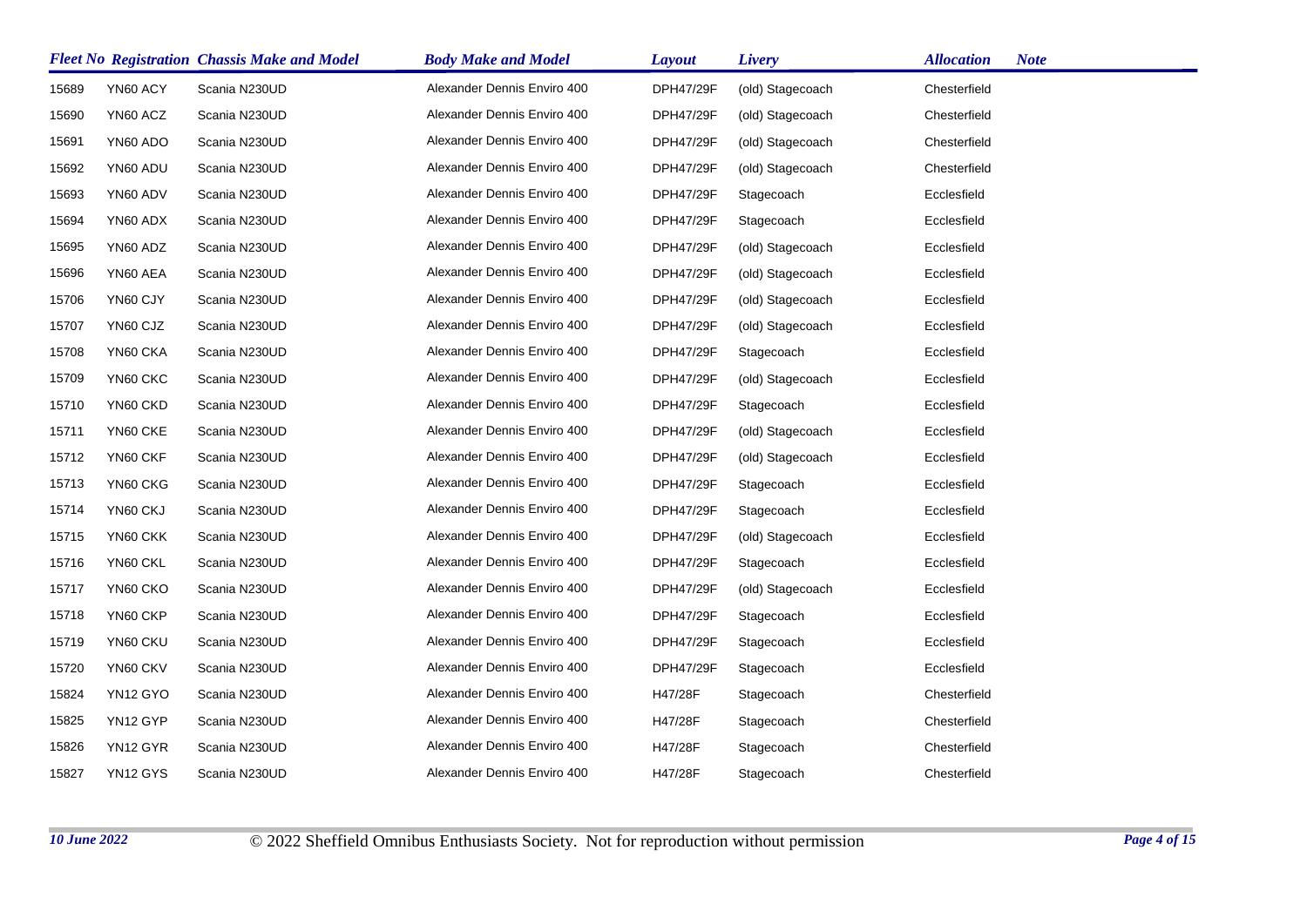|       |                 | <b>Fleet No Registration Chassis Make and Model</b> | <b>Body Make and Model</b>  | Layout            | Livery                            | <b>Allocation</b> | <b>Note</b> |
|-------|-----------------|-----------------------------------------------------|-----------------------------|-------------------|-----------------------------------|-------------------|-------------|
| 15828 | YN12 GYT        | Scania N230UD                                       | Alexander Dennis Enviro 400 | H47/28F           | Stagecoach                        | Chesterfield      |             |
| 15829 | YN12 GYU        | Scania N230UD                                       | Alexander Dennis Enviro 400 | H47/28F           | Stagecoach                        | Chesterfield      |             |
| 19032 | SN56 AVY        | Alexander Dennis Trident II                         | Alexander Dennis Enviro 400 | H47/33F           | (old) Stagecoach                  | Ecclesfield       |             |
| 19033 | SN56 AVZ        | Alexander Dennis Trident II                         | Alexander Dennis Enviro 400 | H47/33F           | (old) Stagecoach                  | Ecclesfield       |             |
| 19035 | SN56 AWC        | Alexander Dennis Trident II                         | Alexander Dennis Enviro 400 | H47/33F           | (old) Stagecoach                  | Ecclesfield       |             |
| 19036 | SN56 AWF        | Alexander Dennis Trident II                         | Alexander Dennis Enviro 400 | H47/33F           | (old) Stagecoach                  | withdrawn         |             |
| 19042 | SN56 AWP        | Alexander Dennis Trident II                         | Alexander Dennis Enviro 400 | H47/33F           | (old) Stagecoach                  | Ecclesfield       |             |
| 19103 | MX07 HMC        | Alexander Dennis Trident II                         | Alexander Dennis Enviro 400 | H47/33F           | (old) Stagecoach                  | Ecclesfield       |             |
| 19104 | MX07 HMD        | Alexander Dennis Trident II                         | Alexander Dennis Enviro 400 | H47/33F           | (old) Stagecoach                  | <b>Barnsley</b>   |             |
| 19149 | NK07 HBJ        | Alexander Dennis Trident II                         | Alexander Dennis Enviro 400 | H47/33F           | (old) Stagecoach                  | <b>Barnsley</b>   |             |
| 19199 | NK57 DWD        | Alexander Dennis Trident II                         | Alexander Dennis Enviro 400 | H47/33F           | (old) Magic Bus                   | Ecclesfield       |             |
| 19220 | MX08 GJU        | Alexander Dennis Trident II                         | Alexander Dennis Enviro 400 | H47/33F           | Stagecoach                        | Ecclesfield       |             |
| 19222 | MX08 GJY        | Alexander Dennis Trident II                         | Alexander Dennis Enviro 400 | H47/33F           | Stagecoach                        | Ecclesfield       |             |
| 19224 | MX08 GKD        | Alexander Dennis Trident II                         | Alexander Dennis Enviro 400 | H47/33F           | Stagecoach                        | Ecclesfield       |             |
| 19226 | MX08 GKF        | Alexander Dennis Trident II                         | Alexander Dennis Enviro 400 | H47/33F           | Stagecoach                        | Ecclesfield       |             |
| 19510 | MX09 AUL        | Alexander Dennis Trident II                         | Alexander Dennis Enviro 400 | H47/33F           | Stagecoach                        | <b>Barnsley</b>   |             |
| 19511 | MX09 KSE        | Alexander Dennis Trident II                         | Alexander Dennis Enviro 400 | H47/33F           | (old) Stagecoach                  | <b>Barnsley</b>   |             |
| 19512 | MX09 KSF        | Alexander Dennis Trident II                         | Alexander Dennis Enviro 400 | H47/33F           | (old) Stagecoach                  | <b>Barnsley</b>   |             |
| 19513 | MX09 KSJ        | Alexander Dennis Trident II                         | Alexander Dennis Enviro 400 | H47/33F           | Stagecoach                        | <b>Barnsley</b>   |             |
| 19559 | YN59 EAF        | Alexander Dennis Trident II                         | Alexander Dennis Enviro 400 | H47/33F           | (old) Stagecoach                  | <b>Barnsley</b>   |             |
| 19560 | YN59 EAG        | Alexander Dennis Trident II                         | Alexander Dennis Enviro 400 | H47/33F           | Stagecoach                        | <b>Barnsley</b>   |             |
| 19954 | <b>JJD 462D</b> | <b>AEC Routemaster</b>                              | Park Royal                  | H40/32R           | London Transport                  | reserve           | preserved   |
| 22084 | MX54 LRJ        | MAN 18.220                                          | Alexander Dennis ALX300     | B <sub>2</sub> 2F | <b>Stagecoach Driver Training</b> | Ecclesfield       | <b>DTV</b>  |
| 22085 | MX54 LRK        | MAN 18.220                                          | Alexander Dennis ALX300     | B <sub>2</sub> 2F | <b>Stagecoach Driver Training</b> | Holbrook          | <b>DTV</b>  |
| 22086 | MX54 LRL        | MAN 18.220                                          | Alexander Dennis ALX300     | B <sub>2</sub> 2F | Stagecoach Driver Training        | Rawmarsh          | <b>DTV</b>  |
| 22087 | MX54 LRN        | MAN 18.220                                          | Alexander Dennis ALX300     | B42F              | Stagecoach Driver Training        | withdrawn         | <b>DTV</b>  |
| 22088 | MX54 LRO        | MAN 18.220                                          | Alexander Dennis ALX300     | B <sub>22</sub> F | Stagecoach Driver Training        | Barnsley          | <b>DTV</b>  |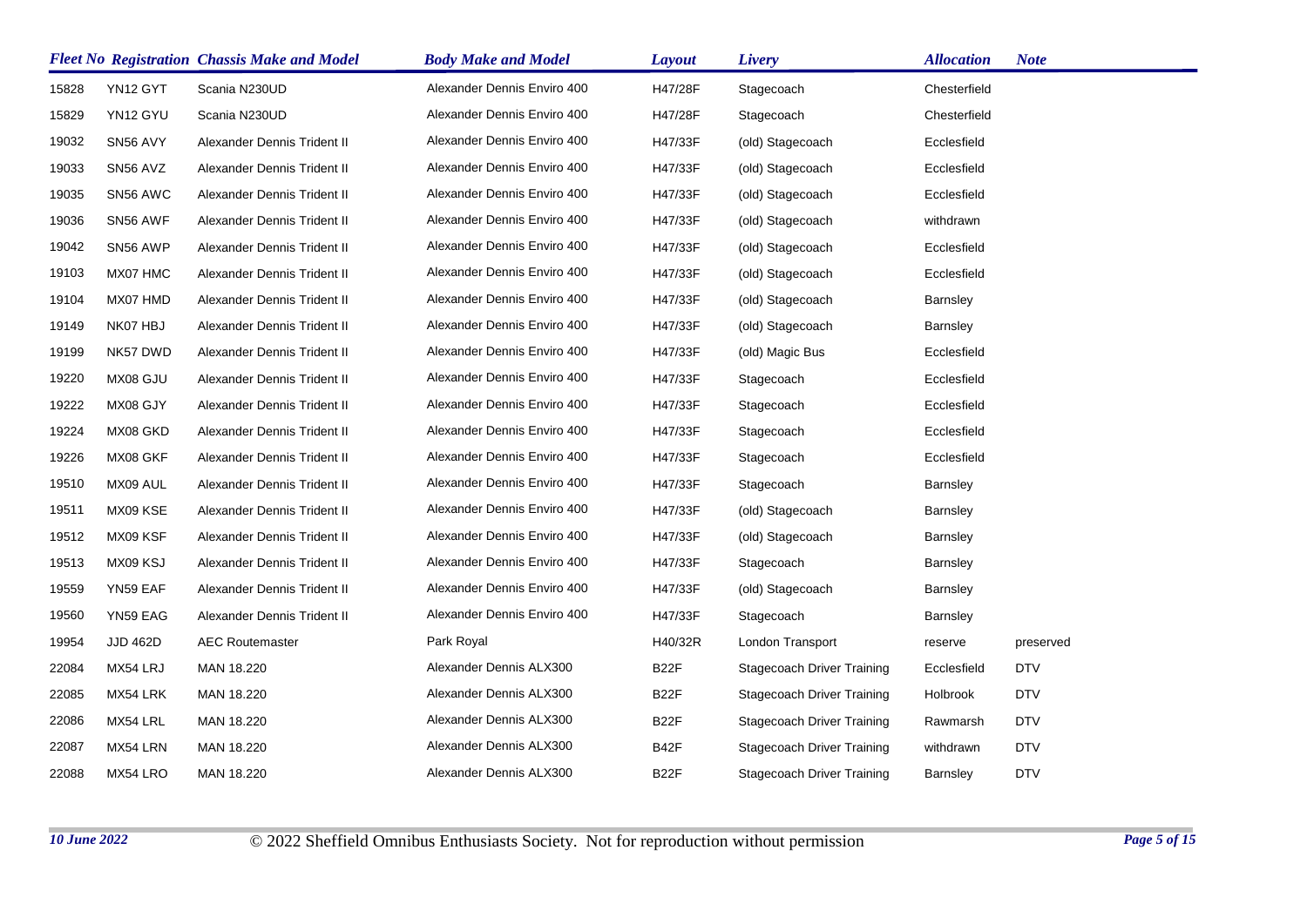|       |          | <b>Fleet No Registration Chassis Make and Model</b> | <b>Body Make and Model</b>  | Layout | Livery                            | <b>Allocation</b> | <b>Note</b> |
|-------|----------|-----------------------------------------------------|-----------------------------|--------|-----------------------------------|-------------------|-------------|
| 22089 | MX54 LRU | MAN 18.220                                          | Alexander Dennis ALX300     | B22F   | <b>Stagecoach Driver Training</b> | <b>Barnsley</b>   | <b>DTV</b>  |
| 22536 | YN57 MXC | MAN 18.240                                          | Alexander Dennis Enviro 300 | B46F   | (old) Stagecoach                  | reserve           |             |
| 22537 | YN57 MXD | MAN 18.240                                          | Alexander Dennis Enviro 300 | B46F   | (old) Stagecoach                  | reserve           |             |
| 22538 | YN57 MXE | MAN 18.240                                          | Alexander Dennis Enviro 300 | B46F   | (old) Stagecoach                  | reserve           |             |
| 22539 | YN57 MXF | MAN 18.240                                          | Alexander Dennis Enviro 300 | B46F   | Stagecoach                        | reserve           |             |
| 22541 | YN57 MXH | MAN 18.240                                          | Alexander Dennis Enviro 300 | B46F   | (old) Stagecoach                  | reserve           |             |
| 22543 | YN57 MXK | MAN 18.240                                          | Alexander Dennis Enviro 300 | B46F   | (old) Stagecoach                  | reserve           |             |
| 22544 | YN57 MXL | MAN 18.240                                          | Alexander Dennis Enviro 300 | B46F   | (old) Stagecoach                  | reserve           |             |
| 22545 | YN57 MXM | MAN 18.240                                          | Alexander Dennis Enviro 300 | B46F   | (old) Stagecoach                  | reserve           |             |
| 22546 | YN57 MXO | MAN 18.240                                          | Alexander Dennis Enviro 300 | B46F   | Stagecoach                        | reserve           |             |
| 22547 | YN57 MXP | MAN 18.240                                          | Alexander Dennis Enviro 300 | B46F   | Stagecoach                        | Chesterfield      |             |
| 22548 | YN57 MXR | MAN 18.240                                          | Alexander Dennis Enviro 300 | B46F   | (old) Stagecoach                  | reserve           |             |
| 22549 | YN57 MXS | MAN 18.240                                          | Alexander Dennis Enviro 300 | B46F   | Stagecoach                        | Chesterfield      |             |
| 22550 | YN57 MXT | MAN 18.240                                          | Alexander Dennis Enviro 300 | B46F   | (old) Stagecoach                  | reserve           |             |
| 22551 | YN57 MXU | MAN 18.240                                          | Alexander Dennis Enviro 300 | B46F   | (old) Stagecoach                  | reserve           |             |
| 22552 | YN57 MXV | MAN 18.240                                          | Alexander Dennis Enviro 300 | B46F   | (old) Stagecoach                  | Chesterfield      |             |
| 22553 | YN57 MXW | MAN 18.240                                          | Alexander Dennis Enviro 300 | B46F   | (old) Stagecoach                  | Chesterfield      |             |
| 22554 | YN57 MXX | MAN 18.240                                          | Alexander Dennis Enviro 300 | B46F   | (old) Stagecoach                  | Chesterfield      |             |
| 22555 | YN57 MXY | MAN 18.240                                          | Alexander Dennis Enviro 300 | B46F   | (old) Stagecoach                  | Chesterfield      |             |
| 22556 | YN57 MXZ | MAN 18.240                                          | Alexander Dennis Enviro 300 | B46F   | (old) Stagecoach                  | reserve           |             |
| 22557 | YN57 MYA | MAN 18.240                                          | Alexander Dennis Enviro 300 | B46F   | (old) Stagecoach                  | reserve           |             |
| 22558 | YN57 MYB | MAN 18.240                                          | Alexander Dennis Enviro 300 | B46F   | (old) Stagecoach                  | reserve           |             |
| 22560 | YN57 MYD | MAN 18.240                                          | Alexander Dennis Enviro 300 | B46F   | Stagecoach                        | reserve           |             |
| 22561 | YN57 MYF | MAN 18.240                                          | Alexander Dennis Enviro 300 | B46F   | (old) Stagecoach                  | reserve           |             |
| 22562 | YN08 JBZ | MAN 18.240                                          | Alexander Dennis Enviro 300 | B46F   | Stagecoach                        | reserve           |             |
| 22563 | YN08 JCJ | MAN 18.240                                          | Alexander Dennis Enviro 300 | B46F   | (old) Stagecoach                  | <b>Barnsley</b>   |             |
| 22592 | SF08 GPZ | MAN 18.240                                          | Alexander Dennis Enviro 300 | B46F   | (old) Stagecoach                  | Barnsley          |             |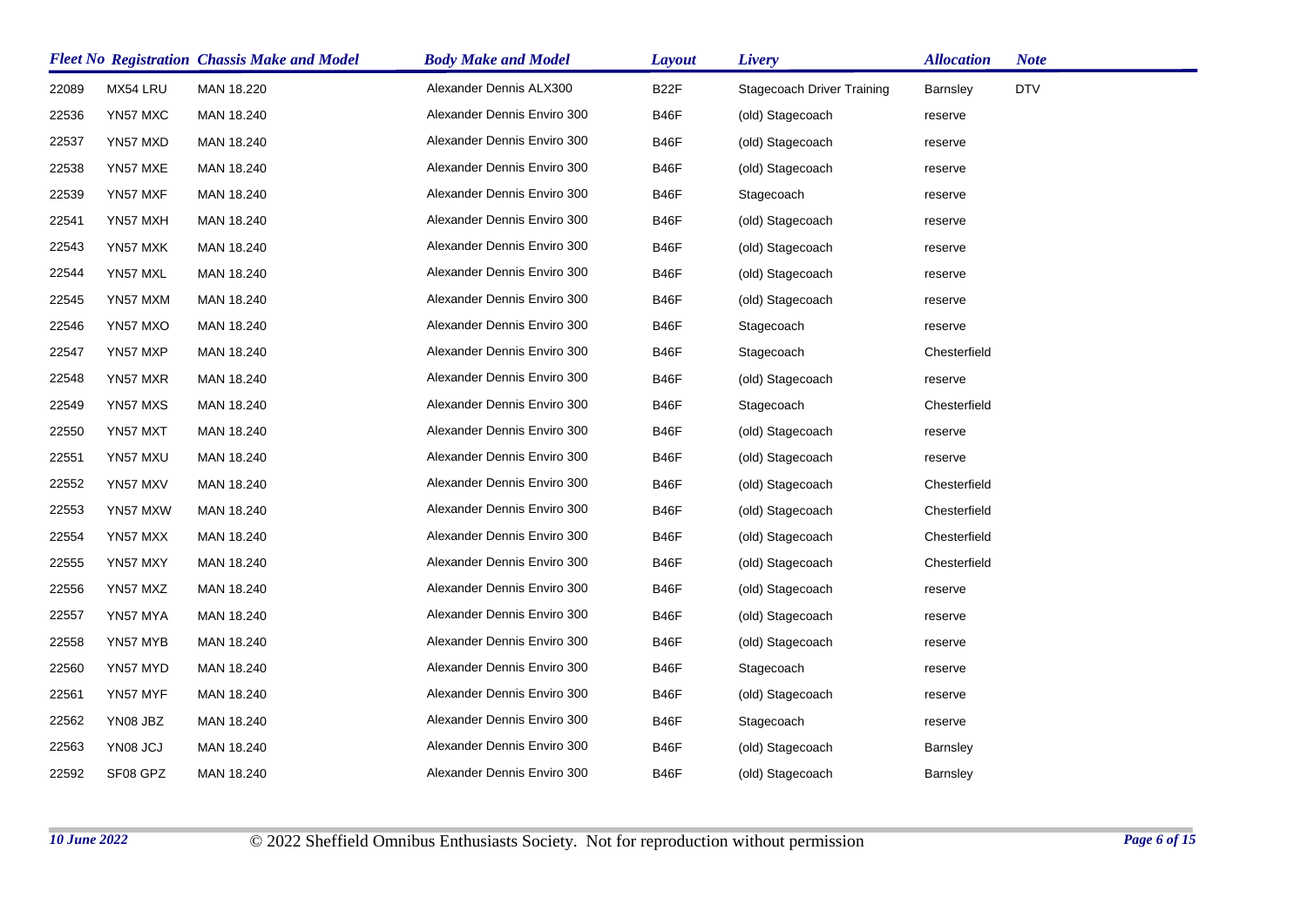|       |                 | <b>Fleet No Registration Chassis Make and Model</b> | <b>Body Make and Model</b>  | Layout      | Livery           | <b>Note</b><br><b>Allocation</b> |
|-------|-----------------|-----------------------------------------------------|-----------------------------|-------------|------------------|----------------------------------|
| 22612 | YN08 JGU        | MAN 18.240                                          | Alexander Dennis Enviro 300 | B46F        | (old) Stagecoach | Chesterfield                     |
| 22613 | YN08 JGV        | MAN 18.240                                          | Alexander Dennis Enviro 300 | <b>B46F</b> | Stagecoach       | Chesterfield                     |
| 22615 | YN08 JGY        | MAN 18.240                                          | Alexander Dennis Enviro 300 | <b>B46F</b> | (old) Stagecoach | reserve                          |
| 22616 | YN08 JGZ        | MAN 18.240                                          | Alexander Dennis Enviro 300 | B46F        | (old) Stagecoach | reserve                          |
| 22617 | YN08 JHA        | MAN 18.240                                          | Alexander Dennis Enviro 300 | <b>B46F</b> | (old) Stagecoach | Chesterfield                     |
| 22618 | YN08 JHE        | MAN 18.240                                          | Alexander Dennis Enviro 300 | B46F        | (old) Stagecoach | reserve                          |
| 22619 | YN08 JHF        | MAN 18.240                                          | Alexander Dennis Enviro 300 | B46F        | (old) Stagecoach | <b>Barnsley</b>                  |
| 22627 | YN08 JHH        | MAN 18.240                                          | Alexander Dennis Enviro 300 | <b>B46F</b> | (old) Stagecoach | Chesterfield                     |
| 22628 | YN08 JHJ        | MAN 18.240                                          | Alexander Dennis Enviro 300 | <b>B46F</b> | Stagecoach       | reserve                          |
| 22629 | YN08 JFJ        | MAN 18.240                                          | Alexander Dennis Enviro 300 | B46F        | Stagecoach       | Chesterfield                     |
| 22630 | YN08 JFK        | MAN 18.240                                          | Alexander Dennis Enviro 300 | <b>B46F</b> | Stagecoach       | Chesterfield                     |
| 22631 | YN08 JFO        | MAN 18.240                                          | Alexander Dennis Enviro 300 | B46F        | (old) Stagecoach | <b>Barnsley</b>                  |
| 22632 | YN08 JFU        | MAN 18.240                                          | Alexander Dennis Enviro 300 | B46F        | (old) Stagecoach | withdrawn                        |
| 22633 | YN08 JFV        | MAN 18.240                                          | Alexander Dennis Enviro 300 | <b>B46F</b> | (old) Stagecoach | Chesterfield                     |
| 22634 | YN08 JFX        | MAN 18.240                                          | Alexander Dennis Enviro 300 | <b>B46F</b> | Stagecoach       | Rawmarsh                         |
| 22635 | YN08 JFY        | MAN 18.240                                          | Alexander Dennis Enviro 300 | <b>B46F</b> | (old) Stagecoach | <b>Barnsley</b>                  |
| 22636 | YN08 JFZ        | MAN 18.240                                          | Alexander Dennis Enviro 300 | <b>B46F</b> | (old) Stagecoach | <b>Barnsley</b>                  |
| 22637 | YN08 JGF        | MAN 18.240                                          | Alexander Dennis Enviro 300 | B46F        | (old) Stagecoach | <b>Barnsley</b>                  |
| 22638 | <b>YN08 JGO</b> | MAN 18.240                                          | Alexander Dennis Enviro 300 | <b>B46F</b> | (old) Stagecoach | <b>Barnsley</b>                  |
| 22639 | YN08 JDU        | MAN 18.240                                          | Alexander Dennis Enviro 300 | <b>B46F</b> | (old) Stagecoach | <b>Barnsley</b>                  |
| 22640 | YN58 CEA        | MAN 18.240                                          | Alexander Dennis Enviro 300 | <b>B46F</b> | (old) Stagecoach | <b>Barnsley</b>                  |
| 22641 | YN58 CEF        | MAN 18.240                                          | Alexander Dennis Enviro 300 | B46F        | (old) Stagecoach | <b>Barnsley</b>                  |
| 22642 | YN58 CEJ        | MAN 18.240                                          | Alexander Dennis Enviro 300 | <b>B46F</b> | (old) Stagecoach | <b>Barnsley</b>                  |
| 22643 | YN58 CEK        | MAN 18.240                                          | Alexander Dennis Enviro 300 | <b>B46F</b> | Stagecoach       | reserve                          |
| 22644 | YN58 CEO        | MAN 18.240                                          | Alexander Dennis Enviro 300 | B46F        | Stagecoach       | Chesterfield                     |
| 22645 | YN58 CEV        | MAN 18.240                                          | Alexander Dennis Enviro 300 | <b>B46F</b> | Stagecoach       | Chesterfield                     |
| 22646 | YN58 CEX        | MAN 18.240                                          | Alexander Dennis Enviro 300 | <b>B46F</b> | (old) Stagecoach | Chesterfield                     |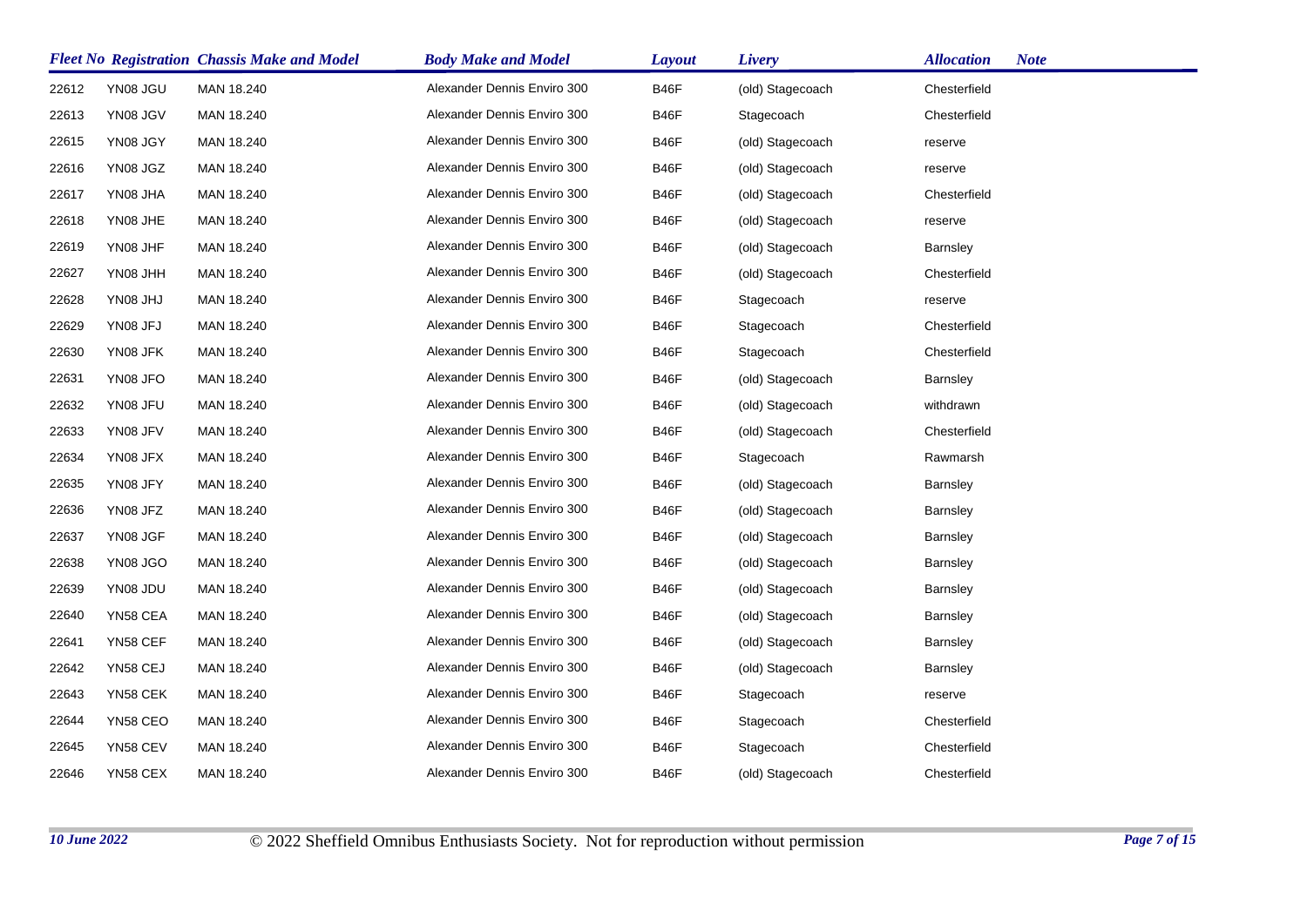|       |                      | <b>Fleet No Registration Chassis Make and Model</b> | <b>Body Make and Model</b>      | <b>Layout</b> | Livery                                  | <b>Allocation</b> | <b>Note</b> |
|-------|----------------------|-----------------------------------------------------|---------------------------------|---------------|-----------------------------------------|-------------------|-------------|
| 22647 | YN58 CEY             | MAN 18.240                                          | Alexander Dennis Enviro 300     | B46F          | Stagecoach                              | Chesterfield      |             |
| 22648 | YN58 CFA             | MAN 18.240                                          | Alexander Dennis Enviro 300     | <b>B46F</b>   | (old) Stagecoach                        | <b>Barnsley</b>   |             |
| 22649 | YN58 CFD             | MAN 18.240                                          | Alexander Dennis Enviro 300     | B46F          | Stagecoach                              | <b>Barnsley</b>   |             |
| 22650 | YN58 CFE             | MAN 18.240                                          | Alexander Dennis Enviro 300     | B46F          | (old) Stagecoach                        | <b>Barnsley</b>   |             |
| 22651 | YN58 CFF             | MAN 18.240                                          | Alexander Dennis Enviro 300     | <b>B46F</b>   | (old) Stagecoach                        | <b>Barnsley</b>   |             |
| 22652 | YN58 CFG             | MAN 18.240                                          | Alexander Dennis Enviro 300     | <b>B46F</b>   | (old) Stagecoach                        | reserve           |             |
| 22653 | YN58 CFJ             | MAN 18.240                                          | Alexander Dennis Enviro 300     | B46F          | (old) Stagecoach                        | <b>Barnsley</b>   |             |
| 22654 | YN58 CFK             | MAN 18.240                                          | Alexander Dennis Enviro 300     | <b>B46F</b>   | (old) Stagecoach                        | <b>Barnsley</b>   |             |
| 22765 | OU58 GKF             | MAN 18.240                                          | Alexander Dennis Enviro 300     | B46F          | (old) Stagecoach                        | Rawmarsh          |             |
| 22766 | OU09 BZM             | MAN 18.240                                          | Alexander Dennis Enviro 300     | <b>B46F</b>   | (old) Stagecoach                        | Rawmarsh          |             |
| 22767 | OU09 BZN             | MAN 18.240                                          | Alexander Dennis Enviro 300     | <b>B46F</b>   | (old) Stagecoach                        | Rawmarsh          |             |
| 22768 | OU58 GKK             | MAN 18.240                                          | Alexander Dennis Enviro 300     | <b>B46F</b>   | (old) Stagecoach                        | reserve           |             |
| 22769 | OU09 BZO             | MAN 18.240                                          | Alexander Dennis Enviro 300     | B46F          | Queen's Platinum Jubilee                | Rawmarsh          |             |
| 22770 | OU09 BZP             | MAN 18.240                                          | Alexander Dennis Enviro 300     | <b>B46F</b>   | (old) Stagecoach                        | Rawmarsh          |             |
| 22771 | OU58 GKO             | MAN 18.240                                          | Alexander Dennis Enviro 300     | B46F          | (old) Stagecoach                        | Rawmarsh          |             |
| 22860 | SF09 AEL             | MAN 18.240                                          | Alexander Dennis Enviro 300     | DP46F         | (old) Stagecoach                        | Rawmarsh          |             |
| 24183 | SF10 BYU             | MAN 18.250                                          | Alexander Dennis Enviro 300     | <b>B46F</b>   | Stagecoach                              | Rawmarsh          |             |
| 24185 | SF <sub>10</sub> BYW | MAN 18.250                                          | Alexander Dennis Enviro 300     | B46F          | (old) Stagecoach                        | Rawmarsh          |             |
| 24187 | SF10 BYY             | MAN 18.250                                          | Alexander Dennis Enviro 300     | <b>B46F</b>   | Stagecoach                              | Rawmarsh          |             |
| 24188 | SF10 BYZ             | MAN 18.250                                          | Alexander Dennis Enviro 300     | B46F          | Stagecoach                              | Rawmarsh          |             |
| 25736 | <b>CHE 536K</b>      | Leyland Leopard PSU4B/4R                            | Marshall                        | $B - F$       | <b>Yorkshire Traction</b>               | reserve           | auxillary   |
| 26020 | YX65 PZV             | Alexander Dennis E20D                               | Alexander Dennis Enviro 200 MMC | <b>B41F</b>   | (old) Stagecoach (Town Line 11 Barnsley |                   |             |
| 26021 | YX65 PZW             | Alexander Dennis E20D                               | Alexander Dennis Enviro 200 MMC | <b>B41F</b>   | Stagecoach                              | <b>Barnsley</b>   |             |
| 26022 | YX65 PZY             | Alexander Dennis E20D                               | Alexander Dennis Enviro 200 MMC | <b>B41F</b>   | (old) Stagecoach (Town Line 11 Barnsley |                   |             |
| 26023 | YX65 PZZ             | Alexander Dennis E20D                               | Alexander Dennis Enviro 200 MMC | <b>B41F</b>   | Stagecoach                              | Rawmarsh          |             |
| 26024 | YX65 RAU             | Alexander Dennis E20D                               | Alexander Dennis Enviro 200 MMC | <b>B41F</b>   | Stagecoach                              | Rawmarsh          |             |
| 26025 | YX65 RBF             | Alexander Dennis E20D                               | Alexander Dennis Enviro 200 MMC | <b>B41F</b>   | Stagecoach                              | Rawmarsh          |             |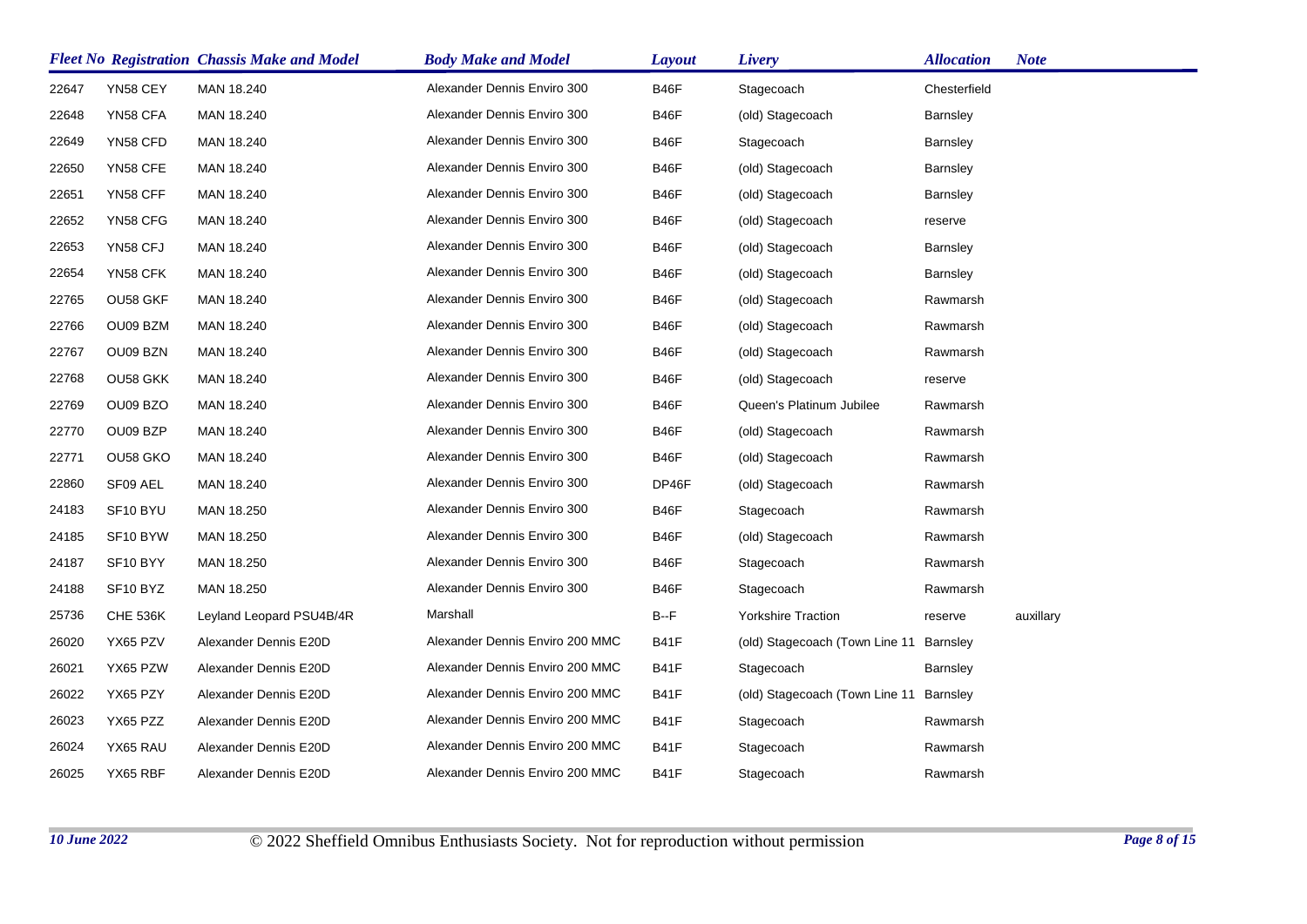|       |                 | <b>Fleet No Registration Chassis Make and Model</b> | <b>Body Make and Model</b>      | Layout      | Livery                         | <b>Note</b><br><b>Allocation</b> |
|-------|-----------------|-----------------------------------------------------|---------------------------------|-------------|--------------------------------|----------------------------------|
| 26026 | YX65 RBO        | Alexander Dennis E20D                               | Alexander Dennis Enviro 200 MMC | <b>B41F</b> | Stagecoach                     | Rawmarsh                         |
| 26027 | YX65 RBU        | Alexander Dennis E20D                               | Alexander Dennis Enviro 200 MMC | B41F        | Stagecoach                     | Rawmarsh                         |
| 26028 | YX65 RBV        | Alexander Dennis E20D                               | Alexander Dennis Enviro 200 MMC | B41F        | (old) Stagecoach               | Rawmarsh                         |
| 26029 | YX65 RBY        | Alexander Dennis E20D                               | Alexander Dennis Enviro 200 MMC | <b>B41F</b> | Stagecoach                     | Rawmarsh                         |
| 26030 | YX65 RBZ        | Alexander Dennis E20D                               | Alexander Dennis Enviro 200 MMC | B41F        | Stagecoach                     | Rawmarsh                         |
| 26031 | YX65 RCF        | Alexander Dennis E20D                               | Alexander Dennis Enviro 200 MMC | B41F        | Stagecoach                     | Rawmarsh                         |
| 26032 | YX65 RCO        | Alexander Dennis E20D                               | Alexander Dennis Enviro 200 MMC | B41F        | (old) Stagecoach               | Rawmarsh                         |
| 26033 | YX65 RCU        | Alexander Dennis E20D                               | Alexander Dennis Enviro 200 MMC | <b>B41F</b> | Stagecoach                     | Rawmarsh                         |
| 26081 | YY16 YJL        | Alexander Dennis E20D                               | Alexander Dennis Enviro 200 MMC | B41F        | Stagecoach                     | Chesterfield                     |
| 26082 | YY16 YJM        | Alexander Dennis E20D                               | Alexander Dennis Enviro 200 MMC | B41F        | Stagecoach                     | Chesterfield                     |
| 26083 | YY16 YJN        | Alexander Dennis E20D                               | Alexander Dennis Enviro 200 MMC | B41F        | Stagecoach                     | Chesterfield                     |
| 26084 | <b>YY16 YJO</b> | Alexander Dennis E20D                               | Alexander Dennis Enviro 200 MMC | <b>B41F</b> | Stagecoach                     | Chesterfield                     |
| 26085 | YY16 YJP        | Alexander Dennis E20D                               | Alexander Dennis Enviro 200 MMC | B41F        | Stagecoach                     | Chesterfield                     |
| 26086 | YY16 YJR        | Alexander Dennis E20D                               | Alexander Dennis Enviro 200 MMC | B41F        | Stagecoach                     | Rawmarsh                         |
| 26087 | YY16 YJS        | Alexander Dennis E20D                               | Alexander Dennis Enviro 200 MMC | B41F        | (old) Stagecoach               | Rawmarsh                         |
| 27187 | SL64 HXW        | Alexander Dennis E30D                               | Alexander Dennis Enviro 300     | B41F        | (old) Stagecoach               | <b>Barnsley</b>                  |
| 27188 | SL64 HXX        | Alexander Dennis E30D                               | Alexander Dennis Enviro 300     | <b>B41F</b> | (old) Stagecoach               | <b>Barnsley</b>                  |
| 27206 | SL64 HYU        | Alexander Dennis E30D                               | Alexander Dennis Enviro 300     | B41F        | (old) Stagecoach               | <b>Barnsley</b>                  |
| 28671 | YN62 FVD        | Scania K230UB                                       | Alexander Dennis Enviro 300     | B43F        | Stagecoach                     | <b>Barnsley</b>                  |
| 28672 | YN62 FVH        | Scania K230UB                                       | Alexander Dennis Enviro 300     | B43F        | (old) Stagecoach (service X19) | <b>Barnsley</b>                  |
| 28673 | YN62 FVJ        | Scania K230UB                                       | Alexander Dennis Enviro 300     | B43F        | (old) Stagecoach (service X19) | <b>Barnsley</b>                  |
| 28674 | YN62 FVV        | Scania K230UB                                       | Alexander Dennis Enviro 300     | B43F        | (old) Stagecoach               | <b>Barnsley</b>                  |
| 28675 | YN62 FXR        | Scania K230UB                                       | Alexander Dennis Enviro 300     | B43F        | Stagecoach                     | Rawmarsh                         |
| 28676 | YN62 FXT        | Scania K230UB                                       | Alexander Dennis Enviro 300     | B43F        | (old) Stagecoach               | Rawmarsh                         |
| 28677 | YN62 FXU        | Scania K230UB                                       | Alexander Dennis Enviro 300     | B43F        | Stagecoach                     | Rawmarsh                         |
| 28678 | YN62 FXW        | Scania K230UB                                       | Alexander Dennis Enviro 300     | B43F        | Stagecoach                     | Rawmarsh                         |
| 35230 | YN56 OMK        | Alexander Dennis Dart SLF                           | Alexander Dennis Pointer II     | B38F        | (old) Stagecoach               | withdrawn                        |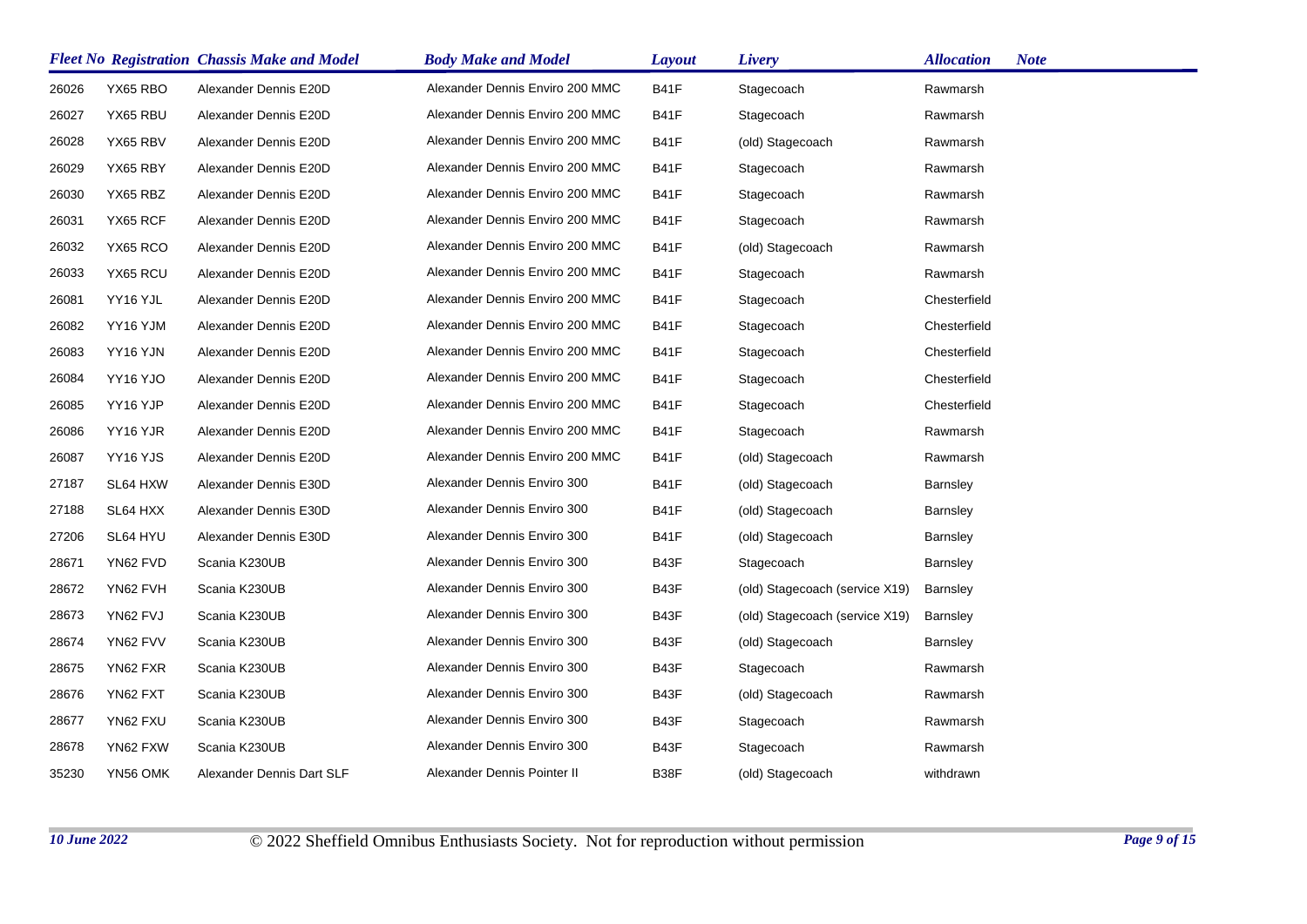|       |          | <b>Fleet No Registration Chassis Make and Model</b> | <b>Body Make and Model</b>  | Layout            | Livery                         | <b>Allocation</b> | <b>Note</b> |
|-------|----------|-----------------------------------------------------|-----------------------------|-------------------|--------------------------------|-------------------|-------------|
| 36071 | SN56 AYF | Alexander Dennis Dart SLF                           | Alexander Dennis Enviro 200 | B <sub>29</sub> F | Stagecoach                     | Chesterfield      |             |
| 36177 | YN60 FKM | Alexander Dennis Dart SLF                           | Alexander Dennis Enviro 200 | B38F              | Stagecoach                     | reserve           |             |
| 36178 | YN60 FKO | Alexander Dennis Dart SLF                           | Alexander Dennis Enviro 200 | B38F              | Stagecoach                     | reserve           |             |
| 36179 | YN60 FKP | Alexander Dennis Dart SLF                           | Alexander Dennis Enviro 200 | B38F              | Stagecoach                     | reserve           |             |
| 36180 | YN60 FKR | Alexander Dennis Dart SLF                           | Alexander Dennis Enviro 200 | B38F              | Stagecoach                     | reserve           |             |
| 36181 | YN60 FKS | Alexander Dennis Dart SLF                           | Alexander Dennis Enviro 200 | B38F              | Maggie's Cancer Charity advert | reserve           |             |
| 36182 | YN60 FKT | Alexander Dennis Dart SLF                           | Alexander Dennis Enviro 200 | B38F              | Stagecoach                     | <b>Barnsley</b>   |             |
| 36183 | YN60 FKU | Alexander Dennis Dart SLF                           | Alexander Dennis Enviro 200 | B38F              | Stagecoach                     | <b>Barnsley</b>   |             |
| 36186 | YN60 FKV | Alexander Dennis Dart SLF                           | Alexander Dennis Enviro 200 | B38F              | (old) Stagecoach               | reserve           |             |
| 36187 | YN60 FKW | Alexander Dennis Dart SLF                           | Alexander Dennis Enviro 200 | B38F              | (old) Stagecoach               | reserve           |             |
| 36188 | YN60 FKX | Alexander Dennis Dart SLF                           | Alexander Dennis Enviro 200 | B38F              | (old) Stagecoach               | reserve           |             |
| 36189 | YN60 FKY | Alexander Dennis Dart SLF                           | Alexander Dennis Enviro 200 | B38F              | (old) Stagecoach               | reserve           |             |
| 36190 | YN60 FKZ | Alexander Dennis Dart SLF                           | Alexander Dennis Enviro 200 | B38F              | (old) Stagecoach               | reserve           |             |
| 36191 | YN60 FLA | Alexander Dennis Dart SLF                           | Alexander Dennis Enviro 200 | B38F              | (old) Stagecoach               | reserve           |             |
| 36192 | YN60 FLB | Alexander Dennis Dart SLF                           | Alexander Dennis Enviro 200 | B38F              | (old) Stagecoach               | reserve           |             |
| 36408 | YN11 FEV | Alexander Dennis Dart SLF                           | Alexander Dennis Enviro 200 | B38F              | Stagecoach                     | reserve           |             |
| 36409 | YN11 FEX | Alexander Dennis Dart SLF                           | Alexander Dennis Enviro 200 | B38F              | Stagecoach                     | reserve           |             |
| 36410 | YN11 FFA | Alexander Dennis Dart SLF                           | Alexander Dennis Enviro 200 | B38F              | (old) Stagecoach               | reserve           |             |
| 36411 | YN11 FFB | Alexander Dennis Dart SLF                           | Alexander Dennis Enviro 200 | B38F              | (old) Stagecoach               | reserve           |             |
| 36412 | YN11 FFC | Alexander Dennis Dart SLF                           | Alexander Dennis Enviro 200 | B38F              | (old) Stagecoach               | reserve           |             |
| 36413 | YN11 FFD | Alexander Dennis Dart SLF                           | Alexander Dennis Enviro 200 | B38F              | (old) Stagecoach               | reserve           |             |
| 36414 | YN11 FFE | Alexander Dennis Dart SLF                           | Alexander Dennis Enviro 200 | B38F              | (old) Stagecoach               | reserve           |             |
| 36415 | YN11 FFG | Alexander Dennis Dart SLF                           | Alexander Dennis Enviro 200 | B38F              | Stagecoach                     | Ecclesfield       |             |
| 36444 | YN61 FXP | Alexander Dennis E20D                               | Alexander Dennis Enviro 200 | B37F              | (old) Stagecoach               | Chesterfield      |             |
| 36445 | YN61 FXR | Alexander Dennis E20D                               | Alexander Dennis Enviro 200 | B37F              | Stagecoach                     | Chesterfield      |             |
| 36446 | YN61 FXS | Alexander Dennis E20D                               | Alexander Dennis Enviro 200 | B37F              | Stagecoach                     | Chesterfield      |             |
| 36447 | YN61 FXT | Alexander Dennis E20D                               | Alexander Dennis Enviro 200 | B37F              | Stagecoach                     | reserve           |             |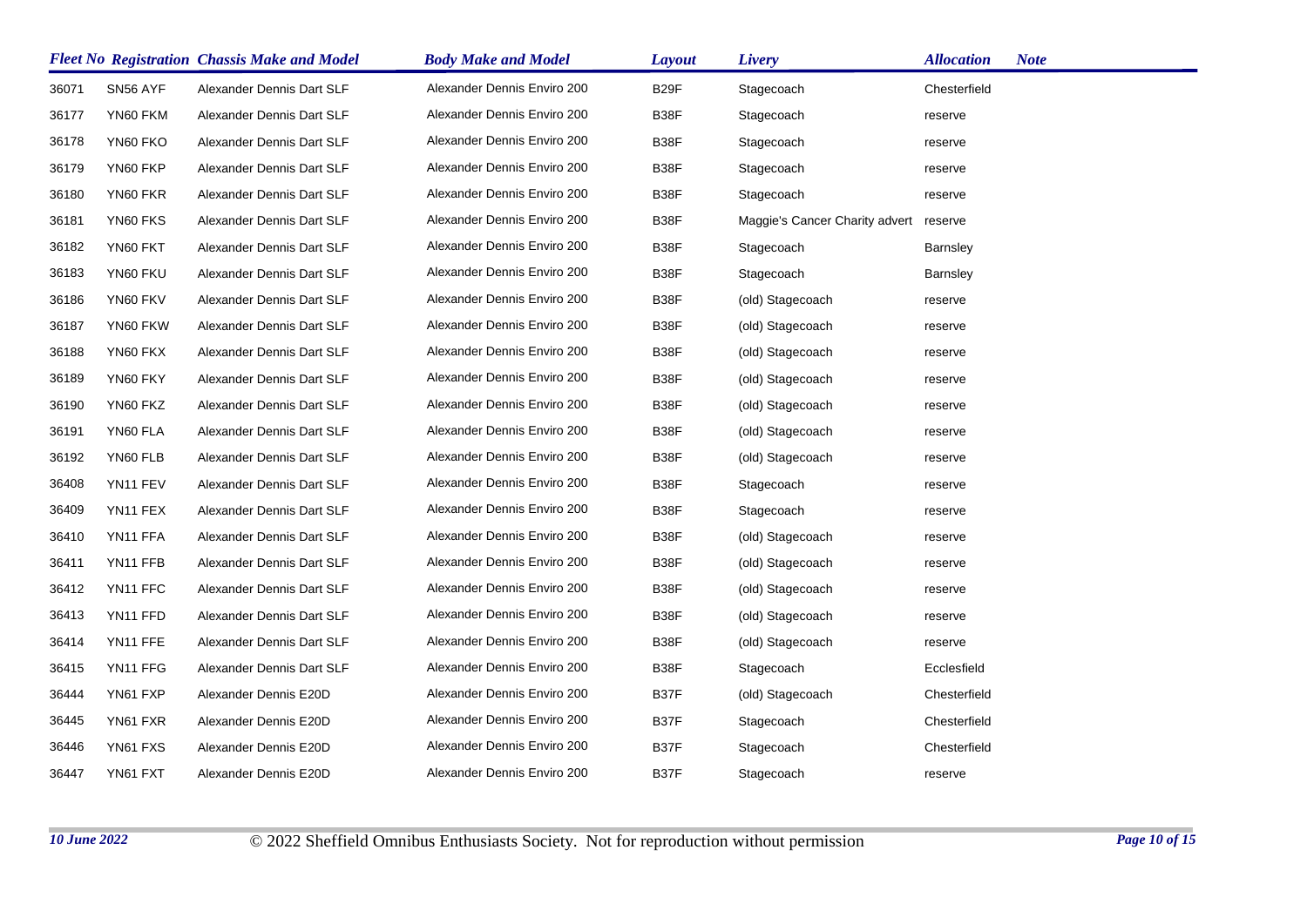|       |          | <b>Fleet No Registration Chassis Make and Model</b> | <b>Body Make and Model</b>  | Layout | Livery           | <b>Note</b><br><b>Allocation</b> |
|-------|----------|-----------------------------------------------------|-----------------------------|--------|------------------|----------------------------------|
| 36456 | YN61 FXU | Alexander Dennis E20D                               | Alexander Dennis Enviro 200 | B37F   | (old) Stagecoach | Ecclesfield                      |
| 36457 | YN61 FXV | Alexander Dennis E20D                               | Alexander Dennis Enviro 200 | B37F   | (old) Stagecoach | Ecclesfield                      |
| 36458 | YN61 FXW | Alexander Dennis E20D                               | Alexander Dennis Enviro 200 | B37F   | (old) Stagecoach | Ecclesfield                      |
| 36459 | YN61 FXX | Alexander Dennis E20D                               | Alexander Dennis Enviro 200 | B37F   | (old) Stagecoach | Ecclesfield                      |
| 36460 | YN61 FXY | Alexander Dennis E20D                               | Alexander Dennis Enviro 200 | B37F   | Stagecoach       | Chesterfield                     |
| 36713 | YN62 BHW | Alexander Dennis E20D                               | Alexander Dennis Enviro 200 | B37F   | Stagecoach       | <b>Barnsley</b>                  |
| 36714 | YN62 BHX | Alexander Dennis E20D                               | Alexander Dennis Enviro 200 | B37F   | (old) Stagecoach | <b>Barnsley</b>                  |
| 36715 | YN62 BHY | Alexander Dennis E20D                               | Alexander Dennis Enviro 200 | B37F   | Stagecoach       | Rawmarsh                         |
| 36716 | YN62 BJU | Alexander Dennis E20D                               | Alexander Dennis Enviro 200 | B37F   | Stagecoach       | Rawmarsh                         |
| 36717 | YN62 BJX | Alexander Dennis E20D                               | Alexander Dennis Enviro 200 | B37F   | Stagecoach       | Chesterfield                     |
| 36718 | YN62 BOV | Alexander Dennis E20D                               | Alexander Dennis Enviro 200 | B37F   | (old) Stagecoach | Chesterfield                     |
| 36719 | YN62 BDU | Alexander Dennis E20D                               | Alexander Dennis Enviro 200 | B37F   | (old) Stagecoach | Barnsley                         |
| 36720 | YN62 BFE | Alexander Dennis E20D                               | Alexander Dennis Enviro 200 | B37F   | (old) Stagecoach | reserve                          |
| 36721 | YN62 BHF | Alexander Dennis E20D                               | Alexander Dennis Enviro 200 | B37F   | (old) Stagecoach | reserve                          |
| 36722 | YN62 BLX | Alexander Dennis E20D                               | Alexander Dennis Enviro 200 | B37F   | Stagecoach       | reserve                          |
| 36723 | YN62 BMY | Alexander Dennis E20D                               | Alexander Dennis Enviro 200 | B37F   | (old) Stagecoach | reserve                          |
| 36724 | YN62 BNA | Alexander Dennis E20D                               | Alexander Dennis Enviro 200 | B37F   | (old) Stagecoach | reserve                          |
| 36725 | YN62 BND | Alexander Dennis E20D                               | Alexander Dennis Enviro 200 | B37F   | (old) Stagecoach | reserve                          |
| 36726 | YN62 BNE | Alexander Dennis E20D                               | Alexander Dennis Enviro 200 | B37F   | Stagecoach       | reserve                          |
| 36985 | SN63 YPH | Alexander Dennis E20D                               | Alexander Dennis Enviro 200 | B37F   | Stagecoach       | Chesterfield                     |
| 36986 | SN63 YPJ | Alexander Dennis E20D                               | Alexander Dennis Enviro 200 | B37F   | Stagecoach       | Rawmarsh                         |
| 36987 | SN63 YPK | Alexander Dennis E20D                               | Alexander Dennis Enviro 200 | B37F   | (old) Stagecoach | reserve                          |
| 36988 | SN63 YPL | Alexander Dennis E20D                               | Alexander Dennis Enviro 200 | B37F   | (old) Stagecoach | Rawmarsh                         |
| 36989 | SN63 YPM | Alexander Dennis E20D                               | Alexander Dennis Enviro 200 | B37F   | (old) Stagecoach | Rawmarsh                         |
| 36990 | SN63 YPO | Alexander Dennis E20D                               | Alexander Dennis Enviro 200 | B37F   | Stagecoach       | Rawmarsh                         |
| 36991 | SN63 YPP | Alexander Dennis E20D                               | Alexander Dennis Enviro 200 | B37F   | (old) Stagecoach | Chesterfield                     |
| 36992 | SN63 YPR | Alexander Dennis E20D                               | Alexander Dennis Enviro 200 | B37F   | Stagecoach       | Chesterfield                     |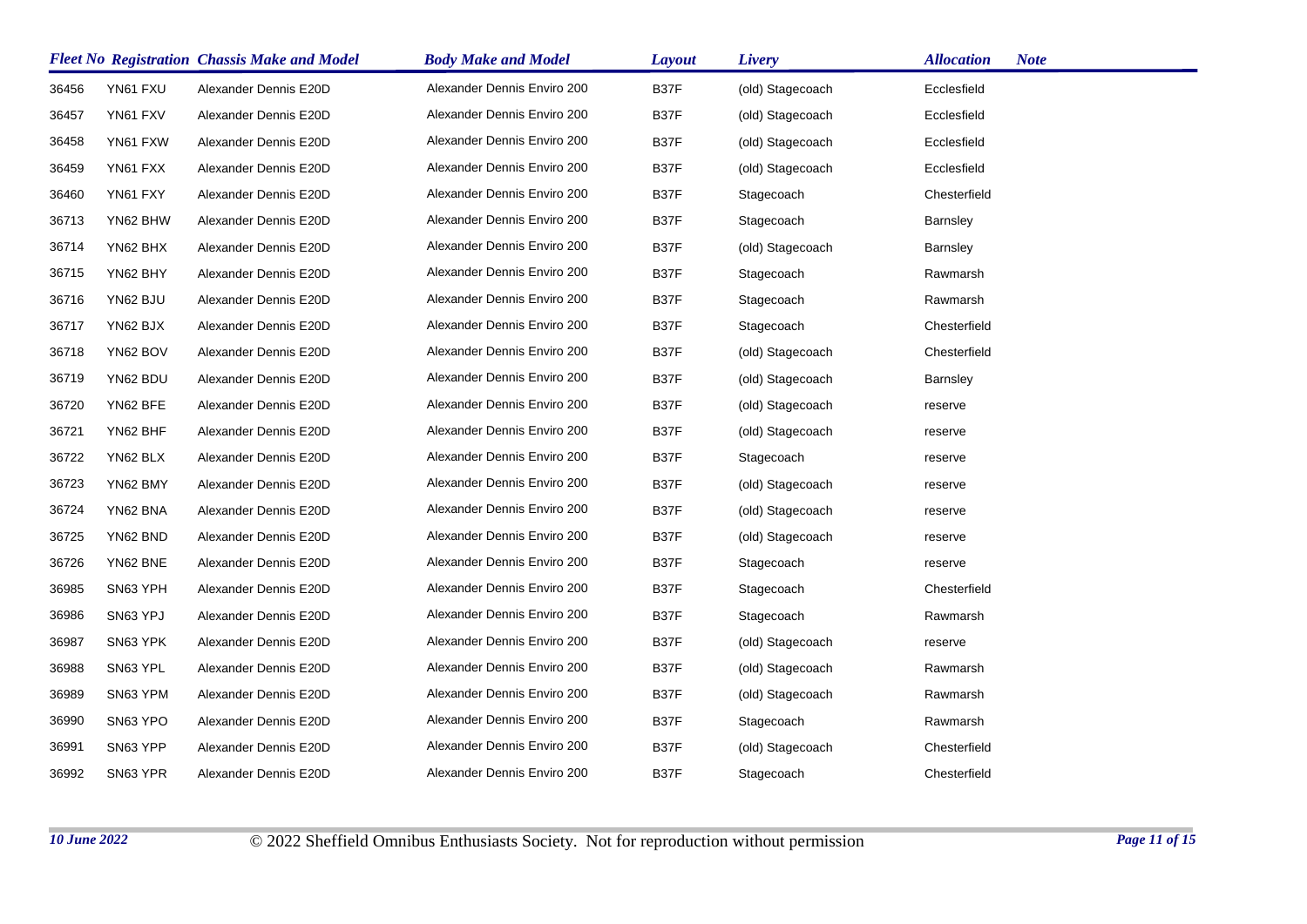|       |          | <b>Fleet No Registration Chassis Make and Model</b> | <b>Body Make and Model</b>  | Layout | Livery           | <b>Note</b><br><b>Allocation</b> |
|-------|----------|-----------------------------------------------------|-----------------------------|--------|------------------|----------------------------------|
| 36993 | SN63 YPT | Alexander Dennis E20D                               | Alexander Dennis Enviro 200 | B37F   | Stagecoach       | Chesterfield                     |
| 36994 | YX63 LGK | Alexander Dennis E20D                               | Alexander Dennis Enviro 200 | B37F   | (old) Stagecoach | reserve                          |
| 36995 | YX63 LGL | Alexander Dennis E20D                               | Alexander Dennis Enviro 200 | B37F   | (old) Stagecoach | reserve                          |
| 36996 | YX63 LGN | Alexander Dennis E20D                               | Alexander Dennis Enviro 200 | B37F   | (old) Stagecoach | reserve                          |
| 36997 | YX63 LHG | Alexander Dennis E20D                               | Alexander Dennis Enviro 200 | B37F   | Stagecoach       | reserve                          |
| 37086 | YX14 RXL | Alexander Dennis E20D                               | Alexander Dennis Enviro 200 | B37F   | Stagecoach       | Barnsley                         |
| 37087 | YX14 RXM | Alexander Dennis E20D                               | Alexander Dennis Enviro 200 | B37F   | (old) Stagecoach | Rawmarsh                         |
| 37088 | YX14 RXN | Alexander Dennis E20D                               | Alexander Dennis Enviro 200 | B37F   | Stagecoach       | Rawmarsh                         |
| 37089 | YX14 RXO | Alexander Dennis E20D                               | Alexander Dennis Enviro 200 | B37F   | Stagecoach       | Rawmarsh                         |
| 37090 | YX14 RXP | Alexander Dennis E20D                               | Alexander Dennis Enviro 200 | B37F   | (old) Stagecoach | Rawmarsh                         |
| 37091 | YX14 RXR | Alexander Dennis E20D                               | Alexander Dennis Enviro 200 | B37F   | Stagecoach       | Rawmarsh                         |
| 37098 | YX14 RXZ | Alexander Dennis E20D                               | Alexander Dennis Enviro 200 | B37F   | (old) Stagecoach | Rawmarsh                         |
| 37099 | YX14 RYA | Alexander Dennis E20D                               | Alexander Dennis Enviro 200 | B37F   | (old) Stagecoach | Rawmarsh                         |
| 37100 | YX14 RYB | Alexander Dennis E20D                               | Alexander Dennis Enviro 200 | B37F   | (old) Stagecoach | Rawmarsh                         |
| 37101 | YX14 RYC | Alexander Dennis E20D                               | Alexander Dennis Enviro 200 | B37F   | (old) Stagecoach | Rawmarsh                         |
| 37102 | YX14 RYD | Alexander Dennis E20D                               | Alexander Dennis Enviro 200 | B37F   | (old) Stagecoach | Rawmarsh                         |
| 37103 | YX14 RYF | Alexander Dennis E20D                               | Alexander Dennis Enviro 200 | B37F   | (old) Stagecoach | Rawmarsh                         |
| 37104 | YX14 RZH | Alexander Dennis E20D                               | Alexander Dennis Enviro 200 | B37F   | (old) Stagecoach | Rawmarsh                         |
| 37105 | YX14 RZJ | Alexander Dennis E20D                               | Alexander Dennis Enviro 200 | B37F   | Stagecoach       | Rawmarsh                         |
| 37108 | YY14 WEW | Alexander Dennis E20D                               | Alexander Dennis Enviro 200 | B37F   | (old) Stagecoach | <b>Barnsley</b>                  |
| 37145 | YX14 RZR | Alexander Dennis E20D                               | Alexander Dennis Enviro 200 | B37F   | Stagecoach       | <b>Barnsley</b>                  |
| 37181 | YY64 GSO | Alexander Dennis E20D                               | Alexander Dennis Enviro 200 | B37F   | Stagecoach       | Chesterfield                     |
| 37182 | YY64 GSU | Alexander Dennis E20D                               | Alexander Dennis Enviro 200 | B37F   | Stagecoach       | Chesterfield                     |
| 37183 | YY64 GSV | Alexander Dennis E20D                               | Alexander Dennis Enviro 200 | B37F   | Stagecoach       | Chesterfield                     |
| 37184 | YY64 GSZ | Alexander Dennis E20D                               | Alexander Dennis Enviro 200 | B37F   | (old) Stagecoach | Chesterfield                     |
| 37185 | YY64 GTZ | Alexander Dennis E20D                               | Alexander Dennis Enviro 200 | B37F   | (old) Stagecoach | Chesterfield                     |
| 37186 | YY64 GUA | Alexander Dennis E20D                               | Alexander Dennis Enviro 200 | B37F   | (old) Stagecoach | Chesterfield                     |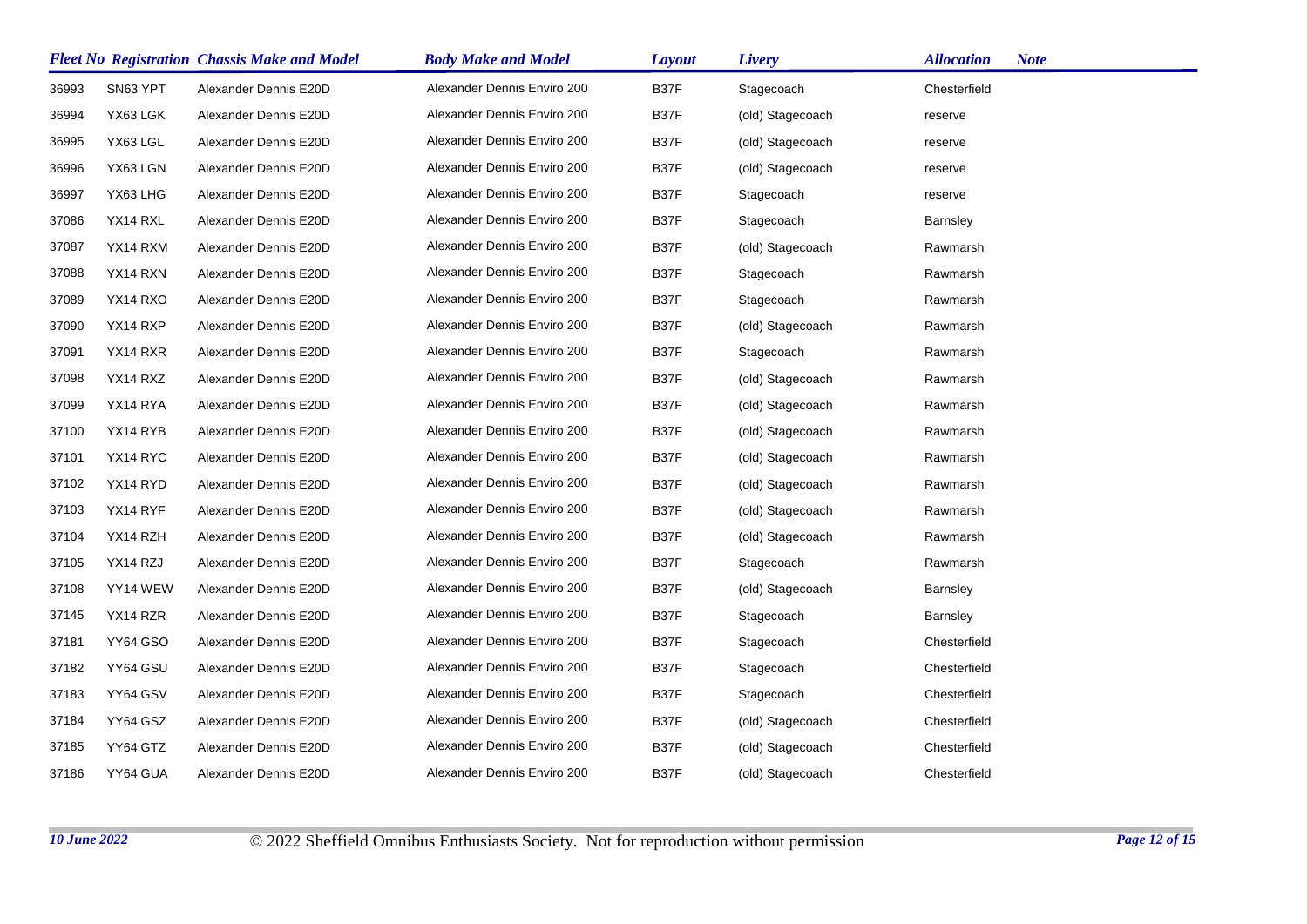|       |                      | <b>Fleet No Registration Chassis Make and Model</b> | <b>Body Make and Model</b>      | <b>Layout</b> | Livery                                     | <b>Allocation</b> | <b>Note</b> |
|-------|----------------------|-----------------------------------------------------|---------------------------------|---------------|--------------------------------------------|-------------------|-------------|
| 37451 | YX67 VGM             | Alexander Dennis E20D                               | Alexander Dennis Enviro 200 MMC | B40F          | Stagecoach                                 | Ecclesfield       |             |
| 37452 | YX67 VGO             | Alexander Dennis E20D                               | Alexander Dennis Enviro 200 MMC | B40F          | Stagecoach                                 | Ecclesfield       |             |
| 37453 | YX67 VGP             | Alexander Dennis E20D                               | Alexander Dennis Enviro 200 MMC | B40F          | (old) Stagecoach (Town Line 1)             | <b>Barnsley</b>   |             |
| 37454 | YX67 VGR             | Alexander Dennis E20D                               | Alexander Dennis Enviro 200 MMC | B40F          | (old) Stagecoach (Town Line 1) Barnsley    |                   |             |
| 37455 | YX67 VGT             | Alexander Dennis E20D                               | Alexander Dennis Enviro 200 MMC | B40F          | (old) Stagecoach (Town Line 1)             | Barnsley          |             |
| 37456 | YX67 VGU             | Alexander Dennis E20D                               | Alexander Dennis Enviro 200 MMC | B40F          | Stagecoach                                 | <b>Barnsley</b>   |             |
| 37602 | YX69 NWU             | Alexander Dennis E20D                               | Alexander Dennis Enviro 200 MMC | B40F          | Stagecoach                                 | Ecclesfield       |             |
| 37603 | YX69 NWV             | Alexander Dennis E20D                               | Alexander Dennis Enviro 200 MMC | B40F          | Stagecoach                                 | Holbrook          |             |
| 37604 | YX69 NWW             | Alexander Dennis E20D                               | Alexander Dennis Enviro 200 MMC | B40F          | (old) Stagecoach (Buses for Sh Holbrook    |                   |             |
| 37605 | YX69 NWY             | Alexander Dennis E20D                               | Alexander Dennis Enviro 200 MMC | B40F          | (old) Stagecoach (Buses for Sh Holbrook    |                   |             |
| 37606 | YX69 NWZ             | Alexander Dennis E20D                               | Alexander Dennis Enviro 200 MMC | B40F          | (old) Stagecoach (Buses for Sh Holbrook    |                   |             |
| 37607 | YX69 NXA             | Alexander Dennis E20D                               | Alexander Dennis Enviro 200 MMC | B40F          | Stagecoach                                 | Holbrook          |             |
| 37608 | YX69 NXB             | Alexander Dennis E20D                               | Alexander Dennis Enviro 200 MMC | B40F          | (old) Stagecoach (Buses for Sh Holbrook    |                   |             |
| 37609 | YX69 NXC             | Alexander Dennis E20D                               | Alexander Dennis Enviro 200 MMC | B40F          | (old) Stagecoach (Buses for Sh Holbrook    |                   |             |
| 37610 | YX69 NXD             | Alexander Dennis E20D                               | Alexander Dennis Enviro 200 MMC | B40F          | (old) Stagecoach (Buses for Sh Holbrook    |                   |             |
| 37611 | YX69 NXE             | Alexander Dennis E20D                               | Alexander Dennis Enviro 200 MMC | B40F          | Stagecoach                                 | Holbrook          |             |
| 37612 | YX69 NXF             | Alexander Dennis E20D                               | Alexander Dennis Enviro 200 MMC | B40F          | (old) Stagecoach (Buses for Sh Holbrook    |                   |             |
| 37613 | YX69 NXG             | Alexander Dennis E20D                               | Alexander Dennis Enviro 200 MMC | B40F          | (old) Stagecoach (Buses for Sh Holbrook    |                   |             |
| 37614 | YX69 NXH             | Alexander Dennis E20D                               | Alexander Dennis Enviro 200 MMC | B40F          | (old) Stagecoach (Buses for Sh Holbrook    |                   |             |
| 37615 | YX69 NXJ             | Alexander Dennis E20D                               | Alexander Dennis Enviro 200 MMC | B40F          | (old) Stagecoach (Buses for Sh Holbrook    |                   |             |
| 39101 | SN18 XWM             | Wrightbus StreetLite DF                             | Wright StreetLite Max           | B45F          | (old) Stagecoach (Buses for Sh reserve     |                   |             |
| 39102 | SN <sub>18</sub> XWO | Wrightbus StreetLite DF                             | Wright StreetLite Max           | B45F          | (old) Stagecoach (Buses for Sh reserve     |                   |             |
| 39103 | SN <sub>18</sub> XWP | Wrightbus StreetLite DF                             | Wright StreetLite Max           | B45F          | (old) Stagecoach (Buses for Sh reserve     |                   |             |
| 39104 | SN <sub>18</sub> XWR | Wrightbus StreetLite DF                             | Wright StreetLite Max           | B45F          | Stagecoach                                 | reserve           |             |
| 39105 | SN <sub>18</sub> XWS | Wrightbus StreetLite DF                             | Wright StreetLite Max           | B45F          | (old) Stagecoach (Buses for Sh reserve     |                   |             |
| 39106 | SN <sub>18</sub> XWT | Wrightbus StreetLite DF                             | Wright StreetLite Max           | B45F          | Stagecoach                                 | Ecclesfield       |             |
| 39107 | SN <sub>18</sub> XWU | Wrightbus StreetLite DF                             | Wright StreetLite Max           | B45F          | (old) Stagecoach (Buses for Sh Ecclesfield |                   |             |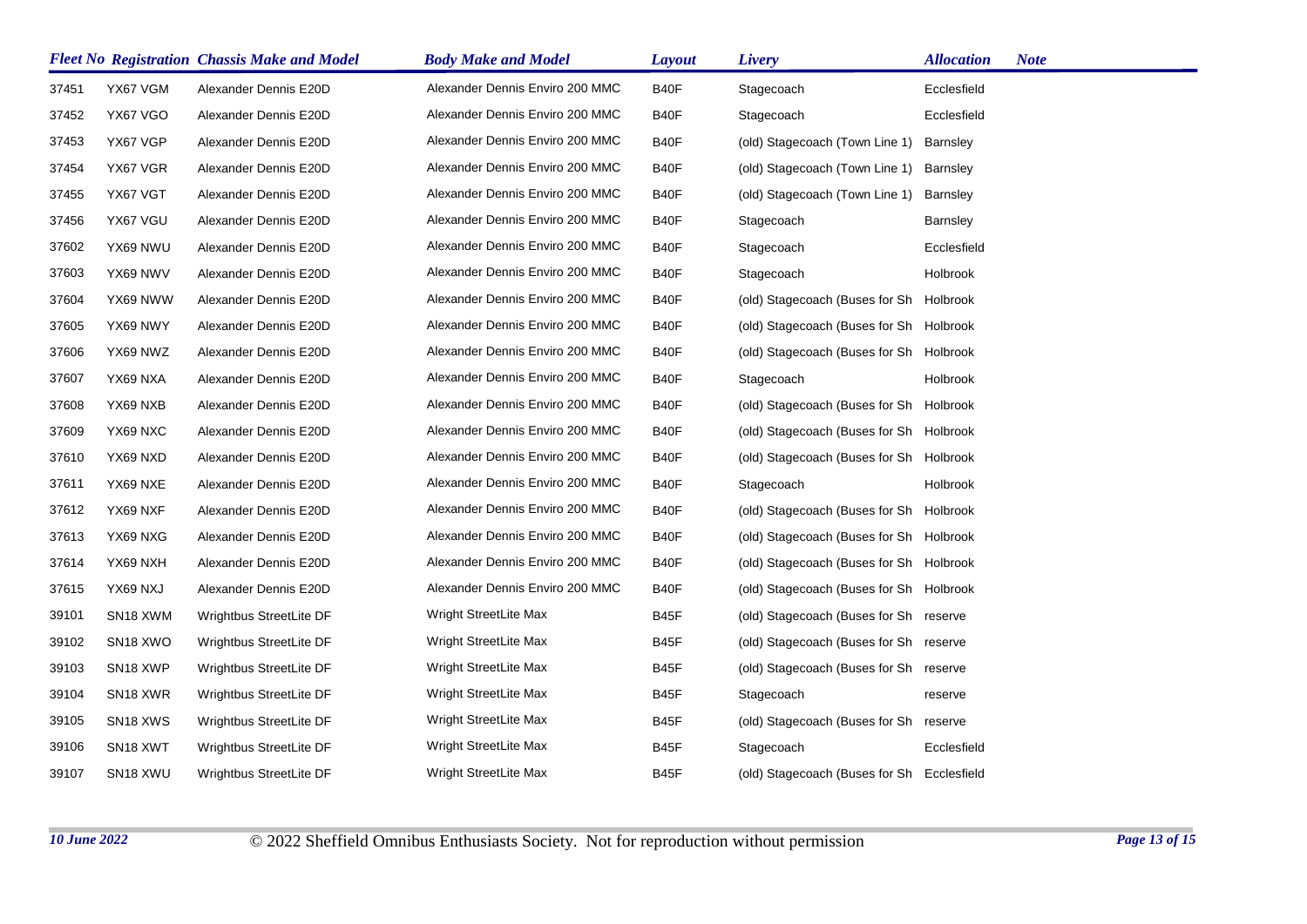|       |                                   | <b>Fleet No Registration Chassis Make and Model</b> | <b>Body Make and Model</b> | <b>Layout</b>     | Livery                                     | <b>Allocation</b> | <b>Note</b> |
|-------|-----------------------------------|-----------------------------------------------------|----------------------------|-------------------|--------------------------------------------|-------------------|-------------|
| 39108 | SN <sub>18</sub> XWV              | Wrightbus StreetLite DF                             | Wright StreetLite Max      | B45F              | Stagecoach                                 | Ecclesfield       |             |
| 39109 | SN <sub>18</sub> XWW              | Wrightbus StreetLite DF                             | Wright StreetLite Max      | B45F              | Stagecoach                                 | Ecclesfield       |             |
| 39110 | SN <sub>18</sub> XW <sub>X</sub>  | Wrightbus StreetLite DF                             | Wright StreetLite Max      | B45F              | Stagecoach                                 | Ecclesfield       |             |
| 39111 | SN <sub>18</sub> XWY              | Wrightbus StreetLite DF                             | Wright StreetLite Max      | B45F              | (old) Stagecoach (Buses for Sh Ecclesfield |                   |             |
| 39112 | SN <sub>18</sub> XWZ              | Wrightbus StreetLite DF                             | Wright StreetLite Max      | B45F              | (old) Stagecoach (Buses for Sh Ecclesfield |                   |             |
| 39113 | SN <sub>18</sub> XXA              | Wrightbus StreetLite DF                             | Wright StreetLite Max      | B45F              | Stagecoach                                 | Ecclesfield       |             |
| 39114 | SN <sub>18</sub> X <sub>X</sub> B | Wrightbus StreetLite DF                             | Wright StreetLite Max      | B45F              | (old) Stagecoach (Buses for Sh             | Ecclesfield       |             |
| 39115 | SN <sub>18</sub> X <sub>X</sub> C | Wrightbus StreetLite DF                             | Wright StreetLite Max      | B45F              | Stagecoach                                 | Ecclesfield       |             |
| 39116 | SN <sub>18</sub> X <sub>XD</sub>  | Wrightbus StreetLite DF                             | Wright StreetLite Max      | B45F              | Stagecoach                                 | Ecclesfield       |             |
| 39117 | SN <sub>18</sub> X <sub>XE</sub>  | Wrightbus StreetLite DF                             | Wright StreetLite Max      | B45F              | Stagecoach                                 | Ecclesfield       |             |
| 39118 | SN <sub>18</sub> X <sub>XF</sub>  | Wrightbus StreetLite DF                             | Wright StreetLite Max      | B45F              | (old) Stagecoach (Buses for Sh             | Ecclesfield       |             |
| 39992 | HE 6762                           | Leyland TS7                                         | Weymann (rebody 1950)      | B34F              | <b>Traditional Yorkshire Traction</b>      | reserve           | preserved   |
| 47321 | YN06 UGT                          | Optare Solo M850                                    | Optare Solo                | <b>B27F</b>       | Stagecoach                                 | Chesterfield      |             |
| 47323 | YN06 UGV                          | Optare Solo M850                                    | Optare Solo                | <b>B27F</b>       | Stagecoach                                 | withdrawn         |             |
| 47324 | YN06 UGW                          | Optare Solo M850                                    | Optare Solo                | <b>B27F</b>       | Stagecoach                                 | withdrawn         |             |
| 47464 | YN07 OSB                          | Optare Solo M880                                    | Optare Solo                | B <sub>27</sub> F | (old) Stagecoach                           | Ecclesfield       |             |
| 47465 | YN07 OSC                          | Optare Solo M880                                    | Optare Solo                | <b>B27F</b>       | Stagecoach                                 | Ecclesfield       |             |
| 47467 | YN07 OSE                          | Optare Solo M880                                    | Optare Solo                | B27F              | (old) Stagecoach                           | Ecclesfield       |             |
| 47469 | YN07 OSG                          | Optare Solo M880                                    | Optare Solo                | <b>B27F</b>       | (old) Stagecoach                           | Ecclesfield       |             |
| 47654 | KX58 AYH                          | Optare Solo M950                                    | Optare Solo                | DP29F             | (old) Stagecoach                           | reserve           |             |
| 47723 | YN10 AGO                          | Optare Solo M880                                    | Optare Solo                | B <sub>27</sub> F | (old) Stagecoach                           | withdrawn         |             |
| 47724 | YN10 AGU                          | Optare Solo M880                                    | Optare Solo                | B <sub>27</sub> F | (old) Stagecoach                           | reserve           |             |
| 47725 | YN10 AGV                          | Optare Solo M880                                    | Optare Solo                | <b>B27F</b>       | (old) Stagecoach                           | reserve           |             |
| 47726 | YN10 AGX                          | Optare Solo M880                                    | Optare Solo                | <b>B27F</b>       | Stagecoach                                 | Chesterfield      |             |
| 47727 | YN10 AGY                          | Optare Solo M880                                    | Optare Solo                | <b>B27F</b>       | (old) Stagecoach                           | reserve           |             |
| 54051 | KX09 NCE                          | Volvo B12BT                                         | Plaxton Panther            | C65FLT            | Stagecoach (amber)                         | withdrawn         |             |
| 54052 | KX09 NCF                          | Volvo B12BT                                         | <b>Plaxton Panther</b>     | C65FLT            | megabus                                    | withdrawn         |             |